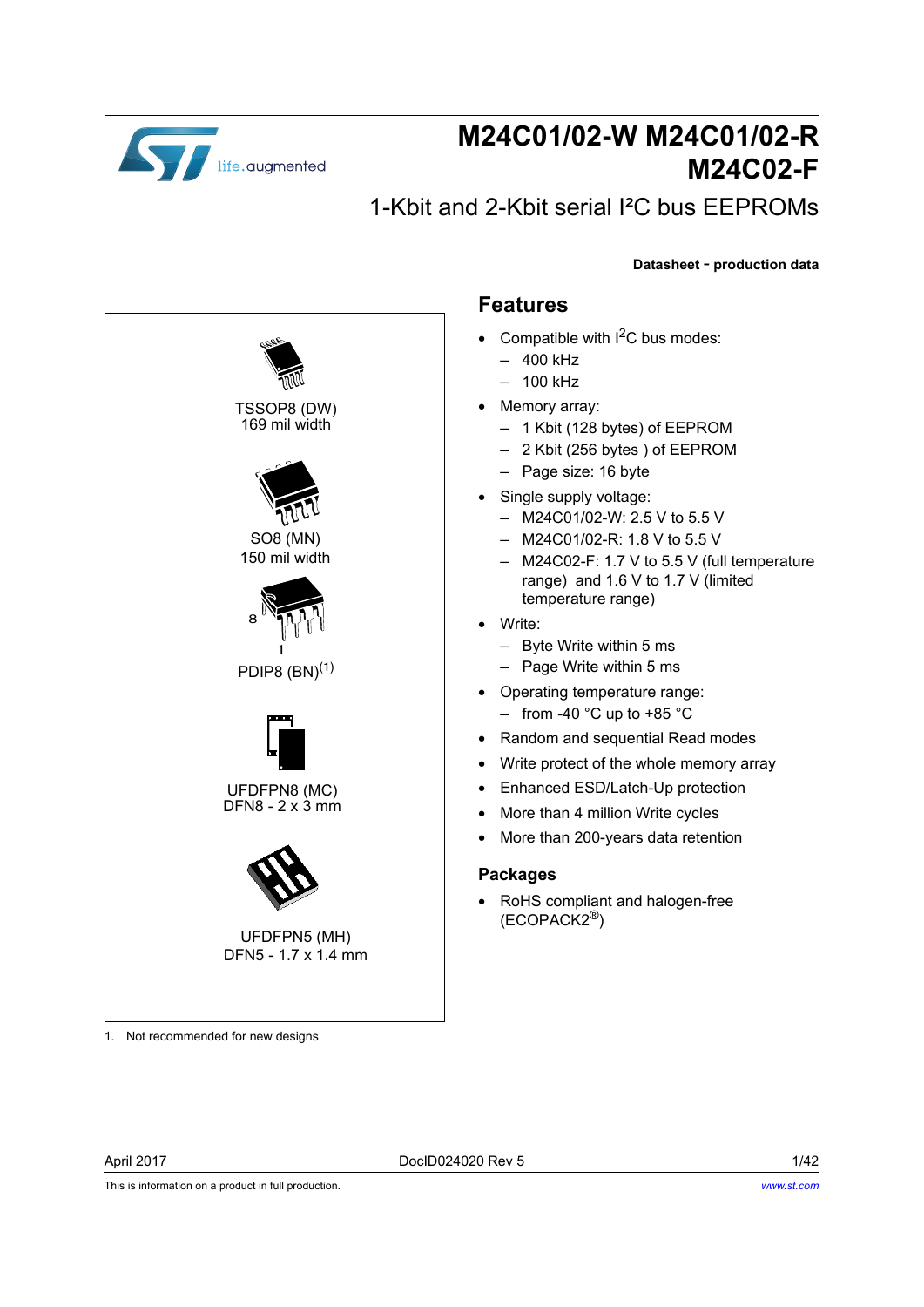# **Contents**

| 1           |     |       |  |  |  |  |  |  |
|-------------|-----|-------|--|--|--|--|--|--|
| $\mathbf 2$ |     |       |  |  |  |  |  |  |
|             | 2.1 |       |  |  |  |  |  |  |
|             | 2.2 |       |  |  |  |  |  |  |
|             | 2.3 |       |  |  |  |  |  |  |
|             | 2.4 |       |  |  |  |  |  |  |
|             | 2.5 |       |  |  |  |  |  |  |
|             | 2.6 |       |  |  |  |  |  |  |
|             |     | 2.6.1 |  |  |  |  |  |  |
|             |     | 2.6.2 |  |  |  |  |  |  |
|             |     | 2.6.3 |  |  |  |  |  |  |
|             |     | 2.6.4 |  |  |  |  |  |  |
| 3           |     |       |  |  |  |  |  |  |
| 4           |     |       |  |  |  |  |  |  |
|             |     |       |  |  |  |  |  |  |
|             | 4.1 |       |  |  |  |  |  |  |
|             | 4.2 |       |  |  |  |  |  |  |
|             | 4.3 |       |  |  |  |  |  |  |
|             | 4.4 |       |  |  |  |  |  |  |
|             | 4.5 |       |  |  |  |  |  |  |
| 5           |     |       |  |  |  |  |  |  |
|             | 5.1 |       |  |  |  |  |  |  |
|             |     | 5.1.1 |  |  |  |  |  |  |
|             |     | 5.1.2 |  |  |  |  |  |  |
|             |     | 5.1.3 |  |  |  |  |  |  |
|             | 5.2 |       |  |  |  |  |  |  |
|             |     | 5.2.1 |  |  |  |  |  |  |
|             |     | 5.2.2 |  |  |  |  |  |  |
|             |     | 5.2.3 |  |  |  |  |  |  |

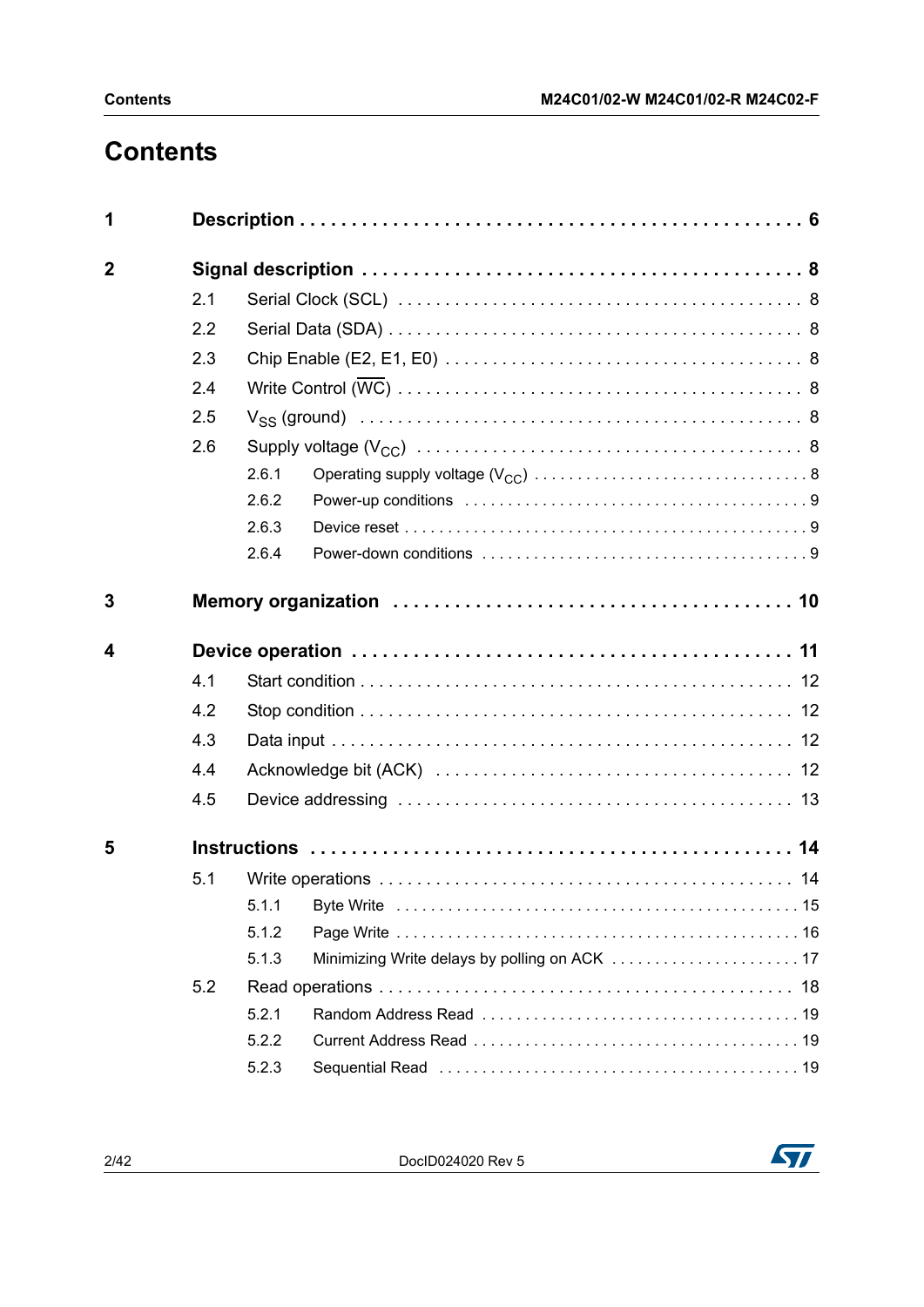| 6              |     |  |  |  |  |  |  |
|----------------|-----|--|--|--|--|--|--|
| $\overline{7}$ |     |  |  |  |  |  |  |
| 8              |     |  |  |  |  |  |  |
| 9              |     |  |  |  |  |  |  |
|                | 9.1 |  |  |  |  |  |  |
|                | 9.2 |  |  |  |  |  |  |
|                | 9.3 |  |  |  |  |  |  |
|                | 9.4 |  |  |  |  |  |  |
|                | 9.5 |  |  |  |  |  |  |
| 10             |     |  |  |  |  |  |  |
| 11             |     |  |  |  |  |  |  |

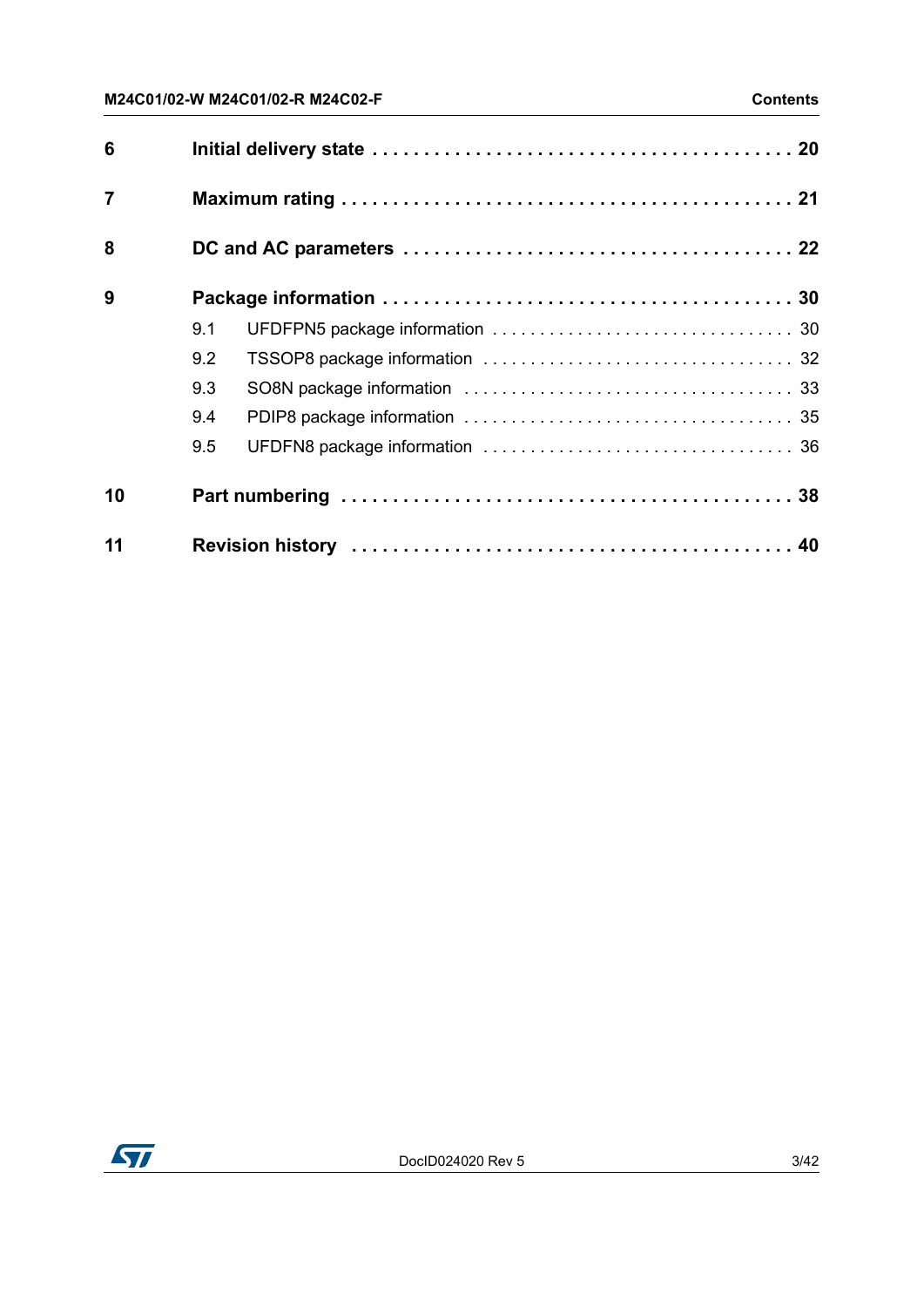# **List of tables**

| Table 1.  |                                                                                        |  |
|-----------|----------------------------------------------------------------------------------------|--|
| Table 2.  |                                                                                        |  |
| Table 3.  |                                                                                        |  |
| Table 4.  |                                                                                        |  |
| Table 5.  |                                                                                        |  |
| Table 6.  |                                                                                        |  |
| Table 7.  |                                                                                        |  |
| Table 8.  |                                                                                        |  |
| Table 9.  |                                                                                        |  |
| Table 10. |                                                                                        |  |
| Table 11. |                                                                                        |  |
| Table 12. |                                                                                        |  |
| Table 13. |                                                                                        |  |
| Table 14. |                                                                                        |  |
| Table 15. |                                                                                        |  |
| Table 16. |                                                                                        |  |
| Table 17. | UFDFPN5 - 1.7 $\times$ 1.4 mm, 0.55 mm thickness, ultra thin fine pitch                |  |
|           | dual flat package, no lead - package mechanical data30                                 |  |
| Table 18. | TSSOP8 – 3 x 4.4 mm, 0.65 mm pitch, 8-lead thin shrink small outline,                  |  |
|           |                                                                                        |  |
| Table 19. | SO8N - 3.9x4.9 mm, 8-lead plastic small outline, 150 mils body width,                  |  |
|           |                                                                                        |  |
| Table 20. | PDIP8 - 8-pin plastic DIP, 0.25 mm lead frame, package mechanical data35               |  |
| Table 21. | UFDFN8 - 8-lead, $2 \times 3$ mm, 0.5 mm pitch ultra thin profile fine pitch dual flat |  |
|           |                                                                                        |  |
| Table 22. |                                                                                        |  |
| Table 23. |                                                                                        |  |

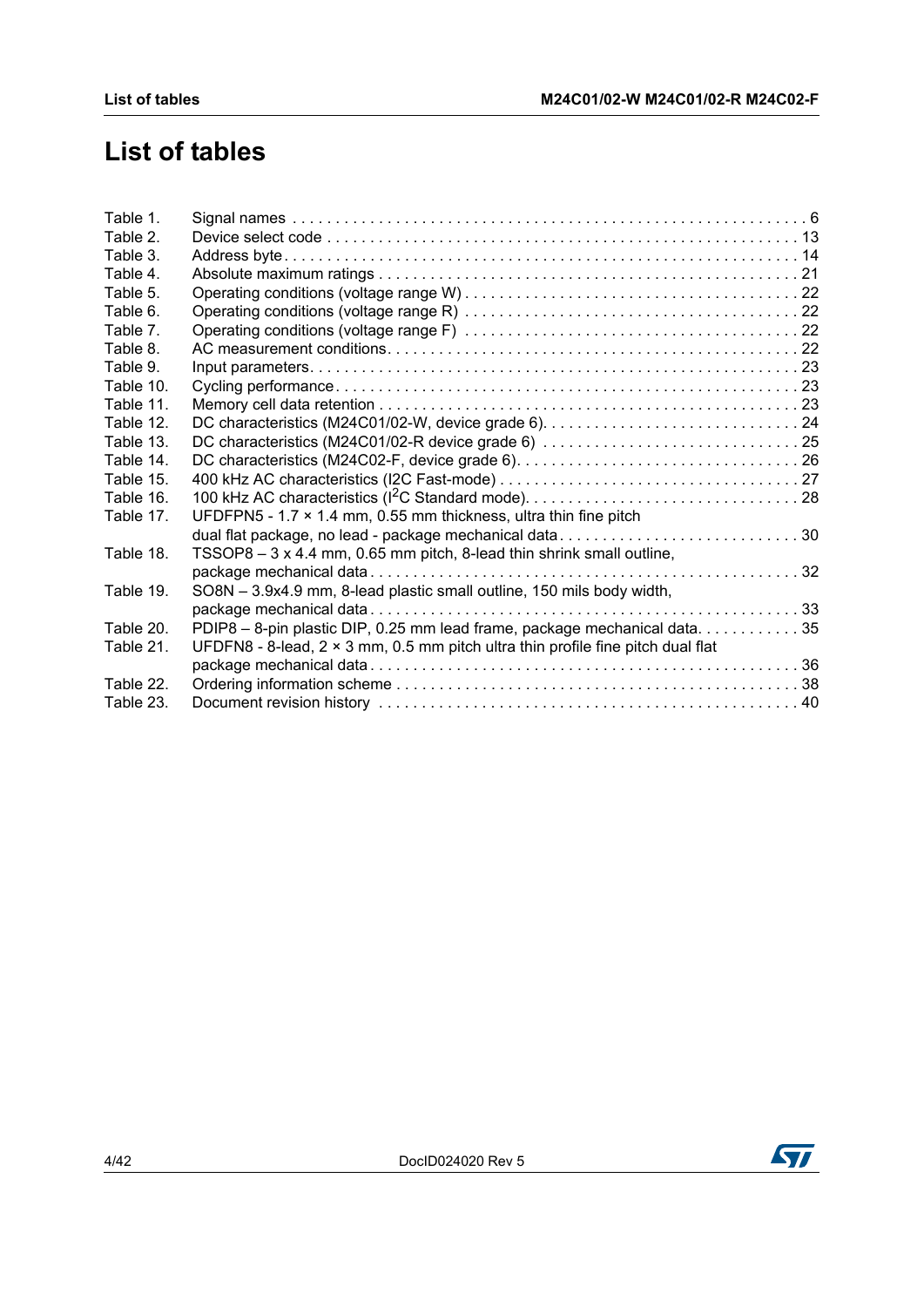# **List of figures**

| Figure 1.  |                                                                                            |  |
|------------|--------------------------------------------------------------------------------------------|--|
| Figure 2.  |                                                                                            |  |
| Figure 3.  |                                                                                            |  |
| Figure 4.  |                                                                                            |  |
| Figure 5.  |                                                                                            |  |
| Figure 6.  |                                                                                            |  |
| Figure 7.  |                                                                                            |  |
| Figure 8.  |                                                                                            |  |
| Figure 9.  |                                                                                            |  |
| Figure 10. |                                                                                            |  |
| Figure 11. | Maximum Rbus value versus bus parasitic capacitance (Cbus) for                             |  |
|            |                                                                                            |  |
| Figure 12. |                                                                                            |  |
| Figure 13. | UFDFPN5 - 1.7x1.4 mm, 0.55 mm thickness, ultra thin fine pitch                             |  |
|            |                                                                                            |  |
| Figure 14. | UFDFPN5 - 5-lead, $1.7 \times 1.4$ mm, 0.55 mm thickness, ultra thin fine pitch            |  |
|            | dual flat package, no lead recommended footprint31                                         |  |
| Figure 15. | TSSOP8 - 3x4.4 mm, 0.65 mm pitch, 8-lead thin shrink small outline,                        |  |
|            |                                                                                            |  |
| Figure 16. | SO8N - 3.9x4.9 mm, 8-lead plastic small outline, 150 mils body width, package outline . 33 |  |
| Figure 17. | SO8N - 3.9x4.9 mm, 8-lead plastic small outline, 150 mils body width,                      |  |
|            |                                                                                            |  |
| Figure 18. | PDIP8 - 8-pin plastic DIP, 0.25 mm lead frame, package outline 35                          |  |
| Figure 19. | UFDFN8 - 8-lead, $2 \times 3$ mm, 0.5 mm pitch ultra thin profile fine pitch dual          |  |
|            |                                                                                            |  |
| Figure 20. | UFDFN8 - 8-lead, $2 \times 3$ mm, 0.5 mm pitch ultra thin profile fine pitch dual          |  |
|            |                                                                                            |  |

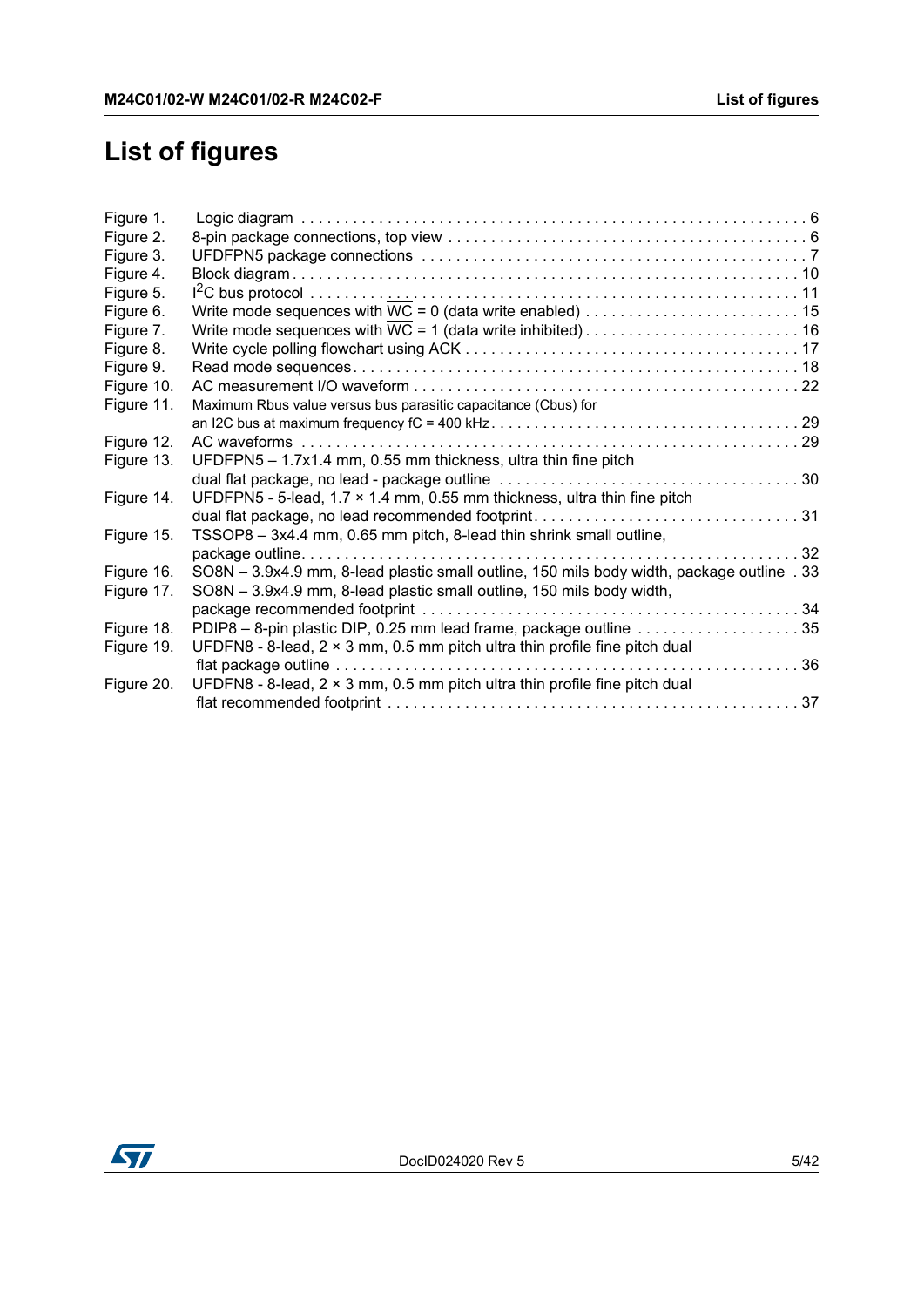# <span id="page-5-0"></span>**1 Description**

The M24C01(C02) is a 1(2)-Kbit I<sup>2</sup>C-compatible EEPROM (Electrically Erasable PROgrammable Memory) organized as 128 (256) × 8 bits.

The M24C01/02-W can be accessed with a supply voltage from 2.5 V to 5.5 V, the M24C01/02-R can be accessed with a supply voltage from 1.8 V to 5.5 V, and the M24C02-F can be accessed either with a supply voltage from 1.7 V to 5.5 V (over the full temperature range) or with an extended supply voltage from 1.6 V to 1.7 V if the temperature is reduced to 0 °C/ 85 °C. All these devices operate with a maximum clock frequency of 400 kHz.

<span id="page-5-2"></span>

**Figure 1. Logic diagram**

|  |  |  | Table 1. Signal names |
|--|--|--|-----------------------|
|--|--|--|-----------------------|

<span id="page-5-1"></span>

| Signal name        | <b>Function</b>      | <b>Direction</b> |
|--------------------|----------------------|------------------|
| $E2, E1, E0^{(1)}$ | Chip Enable          | Input            |
| <b>SDA</b>         | Serial Data          | $U$              |
| <b>SCL</b>         | Serial Clock         | Input            |
| $\overline{WC}$    | <b>Write Control</b> | Input            |
| $V_{\rm CC}$       | Supply voltage       |                  |
| $V_{SS}$           | Ground               |                  |

1. Signal not connected in the DFN5 package.

<span id="page-5-3"></span>

| <b>VCC</b><br>E <sub>0</sub><br>8  |          |
|------------------------------------|----------|
| WC<br>E <sub>1</sub>               |          |
| E <sub>2</sub><br>SCL<br>6<br>N    |          |
| <b>VSS</b><br><b>SDA</b><br>5<br>4 | AI01845f |
|                                    |          |

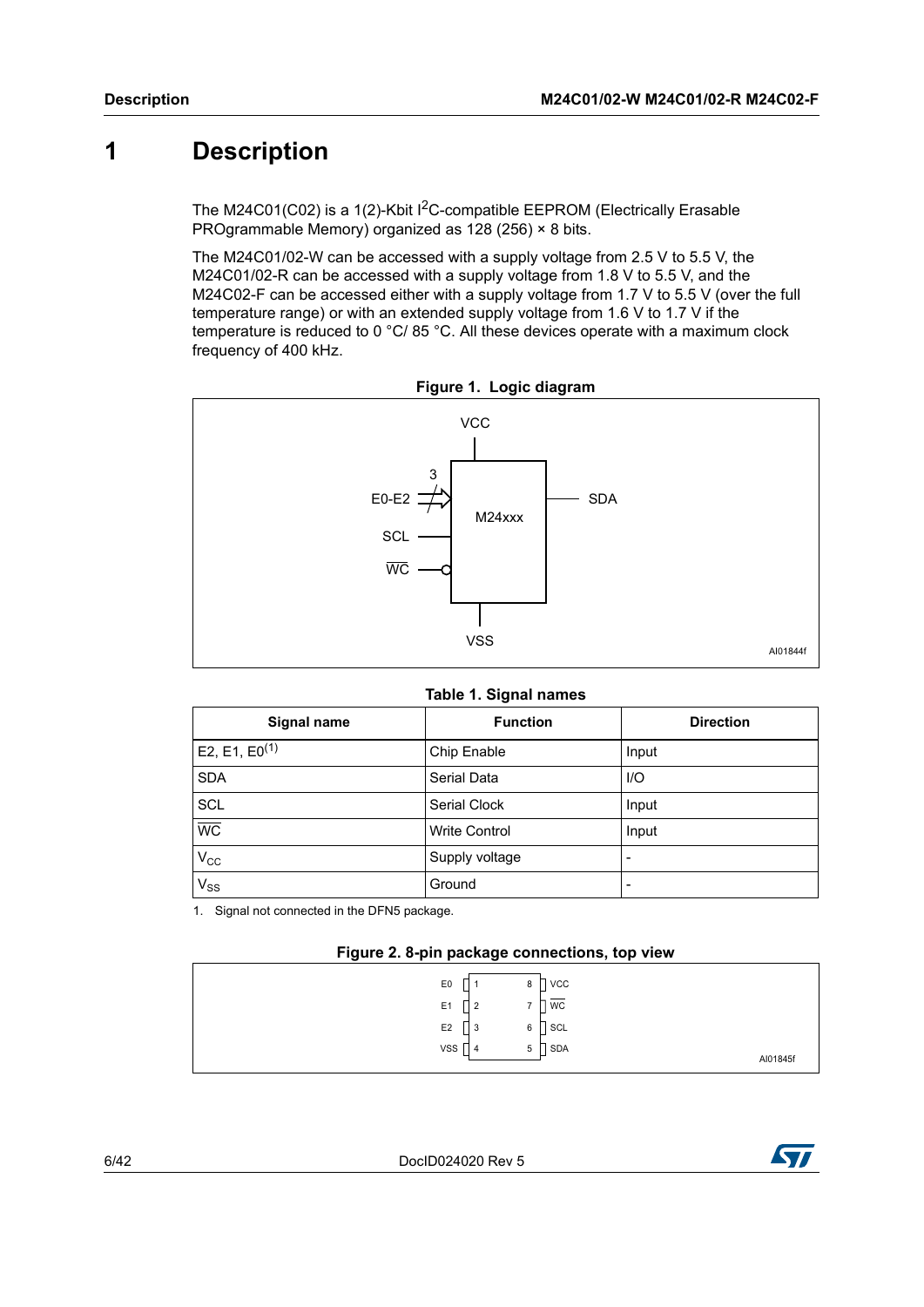<span id="page-6-0"></span>

**Figure 3. UFDFPN5 package connections**

1. Inputs E2, E1, E0 are not connected, therefore read as (000). Please refer to *Section 2.3* for further explanations.

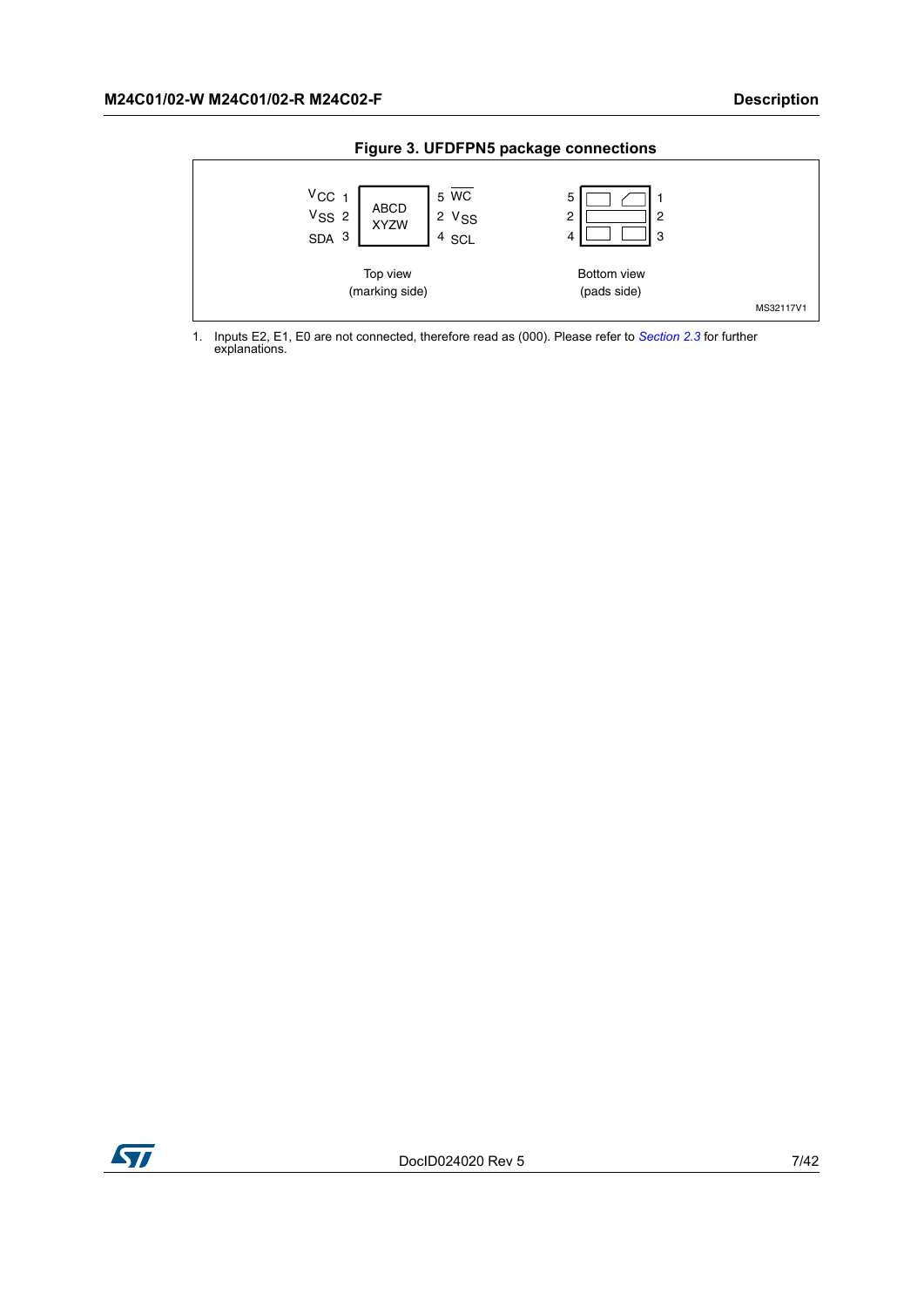# <span id="page-7-0"></span>**2 Signal description**

### <span id="page-7-1"></span>**2.1 Serial Clock (SCL)**

The signal applied on the SCL input is used to strobe the data available on SDA(in) and to output the data on SDA(out).

### <span id="page-7-2"></span>**2.2 Serial Data (SDA)**

SDA is an input/output used to transfer data in or data out of the device. SDA(out) is an open drain output that may be wire-OR'ed with other open drain or open collector signals on the bus. A pull-up resistor must be connected from Serial Data (SDA) to  $V_{CC}$  (*[Figure](#page-28-0) 11* indicates how to calculate the value of the pull-up resistor).

# <span id="page-7-3"></span>**2.3 Chip Enable (E2, E1, E0)**

(E2,E1,E0) input signals are used to set the value that is to be looked for on the three least significant bits (b3, b2, b1) of the 7-bit device select code. These inputs must be tied to  $V_{CC}$ or V<sub>SS</sub>, as shown in *Table [2: Device select code](#page-12-1)*. When not connected (left floating), these inputs are read as low (0).

For the UFDFPN5 package, the (E2,E1,E0) inputs are not connected, therefore read as (0,0,0).

# <span id="page-7-4"></span>**2.4 Write Control (WC)**

This input signal is useful for protecting the entire contents of the memory from inadvertent write operations. Write operations are disabled to the entire memory array when Write Control (WC) is driven high. Write operations are enabled when Write Control (WC) is either driven low or left floating.

When Write Control ( $\overline{WC}$ ) is driven high, device select and address bytes are acknowledged, Data bytes are not acknowledged.

# <span id="page-7-5"></span>2.5 V<sub>SS</sub> (ground)

 $V_{SS}$  is the reference for the  $V_{CC}$  supply voltage.

# <span id="page-7-6"></span>**2.6** Supply voltage (V<sub>CC</sub>)

#### <span id="page-7-7"></span>**2.6.1** Operating supply voltage (V<sub>CC</sub>)

Prior to selecting the memory and issuing instructions to it, a valid and stable  $V_{CC}$  voltage within the specified  $[V_{CC}(min), V_{CC}(max)]$  range must be applied (see Operating conditions in *Section [8: DC and AC parameters](#page-21-0))*. In order to secure a stable DC supply voltage, it is recommended to decouple the  $V_{CC}$  line with a suitable capacitor (usually of the order of 10 nF to 100 nF) close to the  $V_{CC}/V_{SS}$  package pins.

8/42 DocID024020 Rev 5

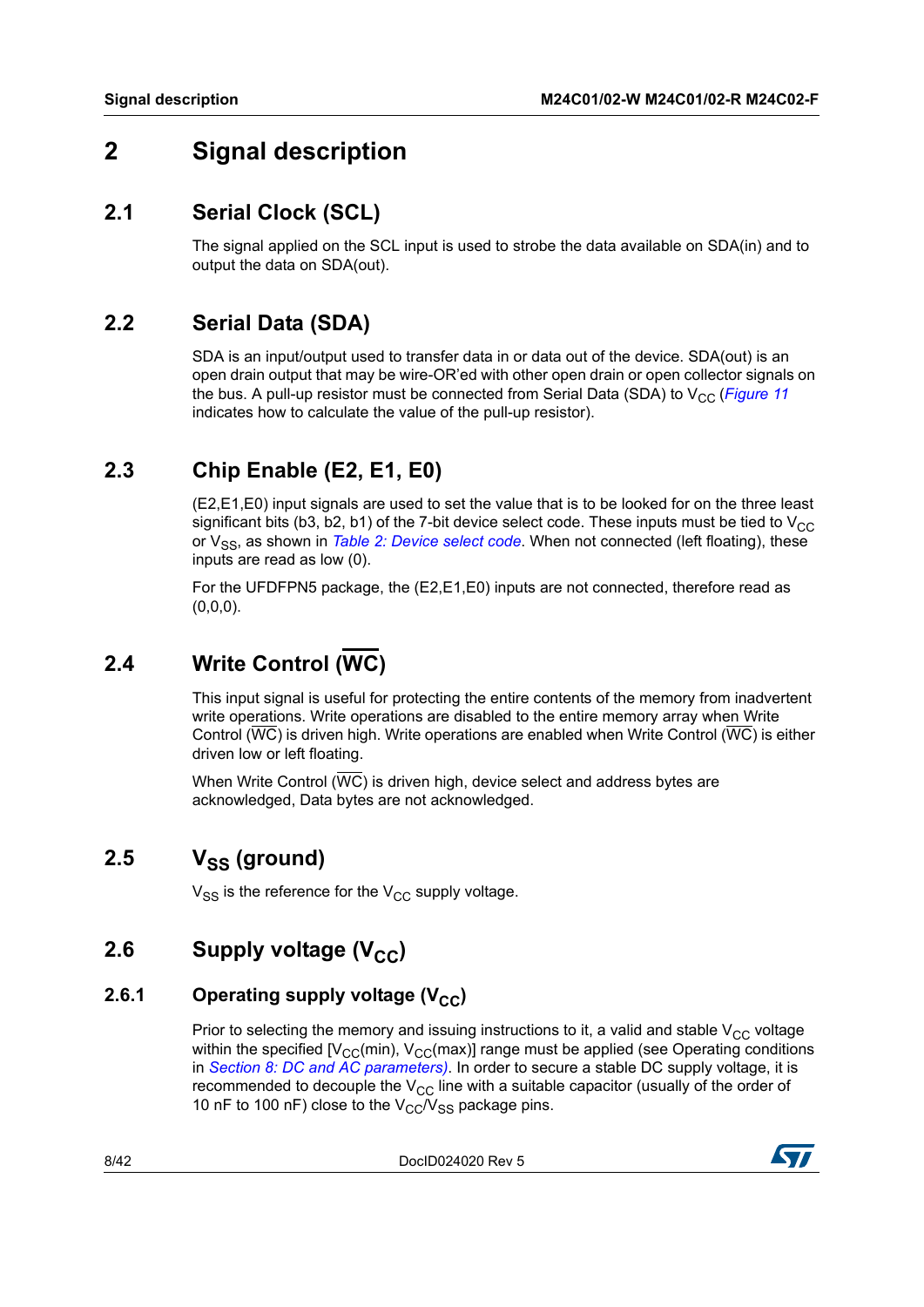This voltage must remain stable and valid until the end of the transmission of the instruction and, for a write instruction, until the completion of the internal write cycle  $(t<sub>W</sub>)$ .

#### <span id="page-8-0"></span>**2.6.2 Power-up conditions**

The  $V_{CC}$  voltage has to rise continuously from 0 V up to the minimum  $V_{CC}$  operating voltage (see Operating conditions in *Section [8: DC and AC parameters](#page-21-0))*.

#### <span id="page-8-1"></span>**2.6.3 Device reset**

In order to prevent inadvertent write operations during power-up, a power-on-reset (POR) circuit is included.

At power-up, the device does not respond to any instruction until  $V_{CC}$  has reached the internal reset threshold voltage. This threshold is lower than the minimum  $V_{CC}$  operating voltage (see Operating conditions in *Section [8: DC and AC parameters](#page-21-0)*). When V<sub>CC</sub> passes over the POR threshold, the device is reset and enters the Standby Power mode; however, the device must not be accessed until  $V_{CC}$  reaches a valid and stable DC voltage within the specified [V<sub>CC</sub>(min), V<sub>CC</sub>(max)] range (see Operating conditions in *Section 8: DC and AC [parameters](#page-21-0)*).

In a similar way, during power-down (continuous decrease in  $V_{CC}$ ), the device must not be accessed when  $V_{CC}$  drops below  $V_{CC}(min)$ . When  $V_{CC}$  drops below the threshold voltage, the device stops responding to any instruction sent to it.

#### <span id="page-8-2"></span>**2.6.4 Power-down conditions**

During power-down (continuous decrease in  $V_{CC}$ ), the device must be in the Standby Power mode (mode reached after decoding a Stop condition, assuming that there is no internal write cycle in progress).

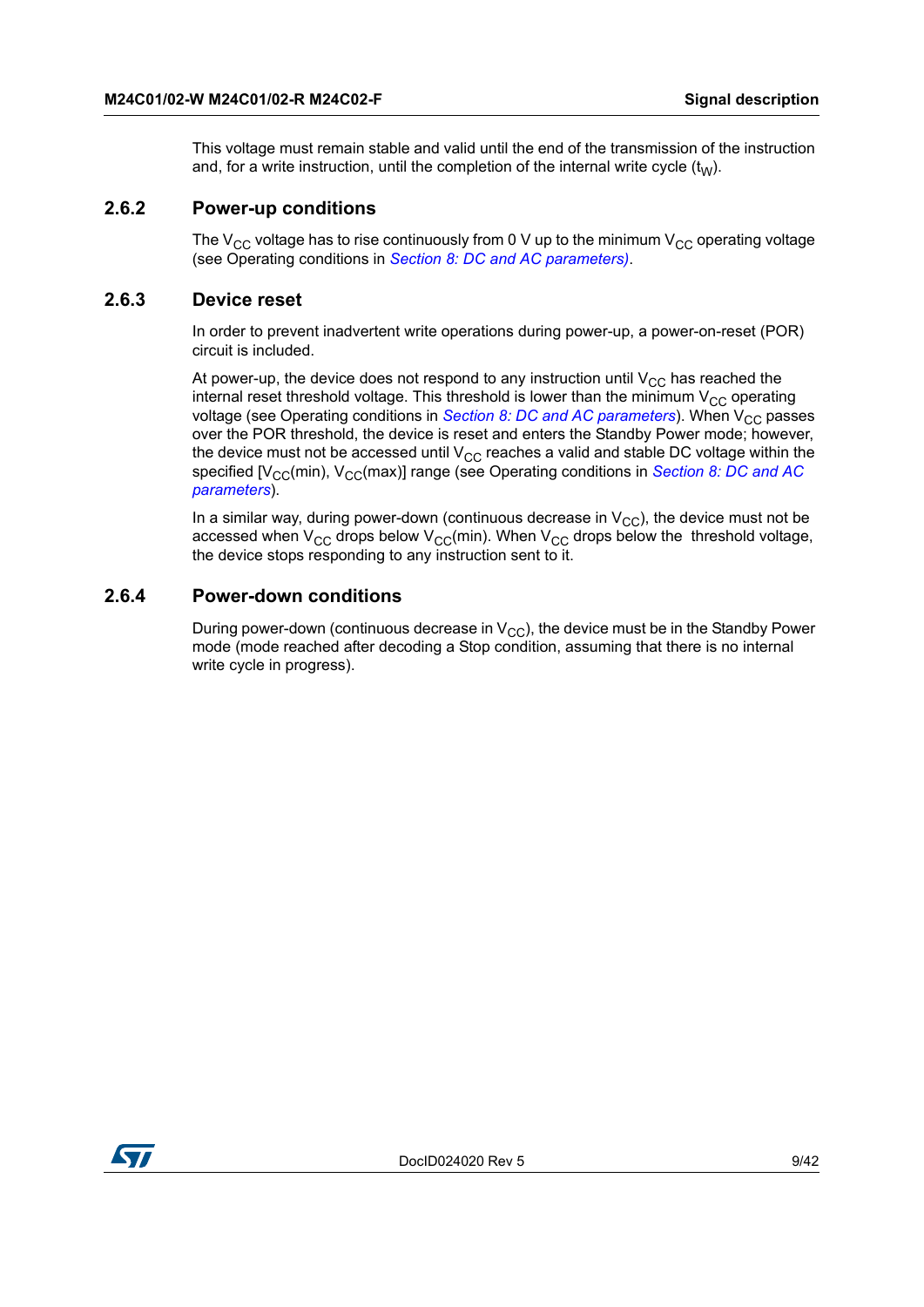# <span id="page-9-0"></span>**3 Memory organization**

<span id="page-9-1"></span>The memory is organized as shown below.



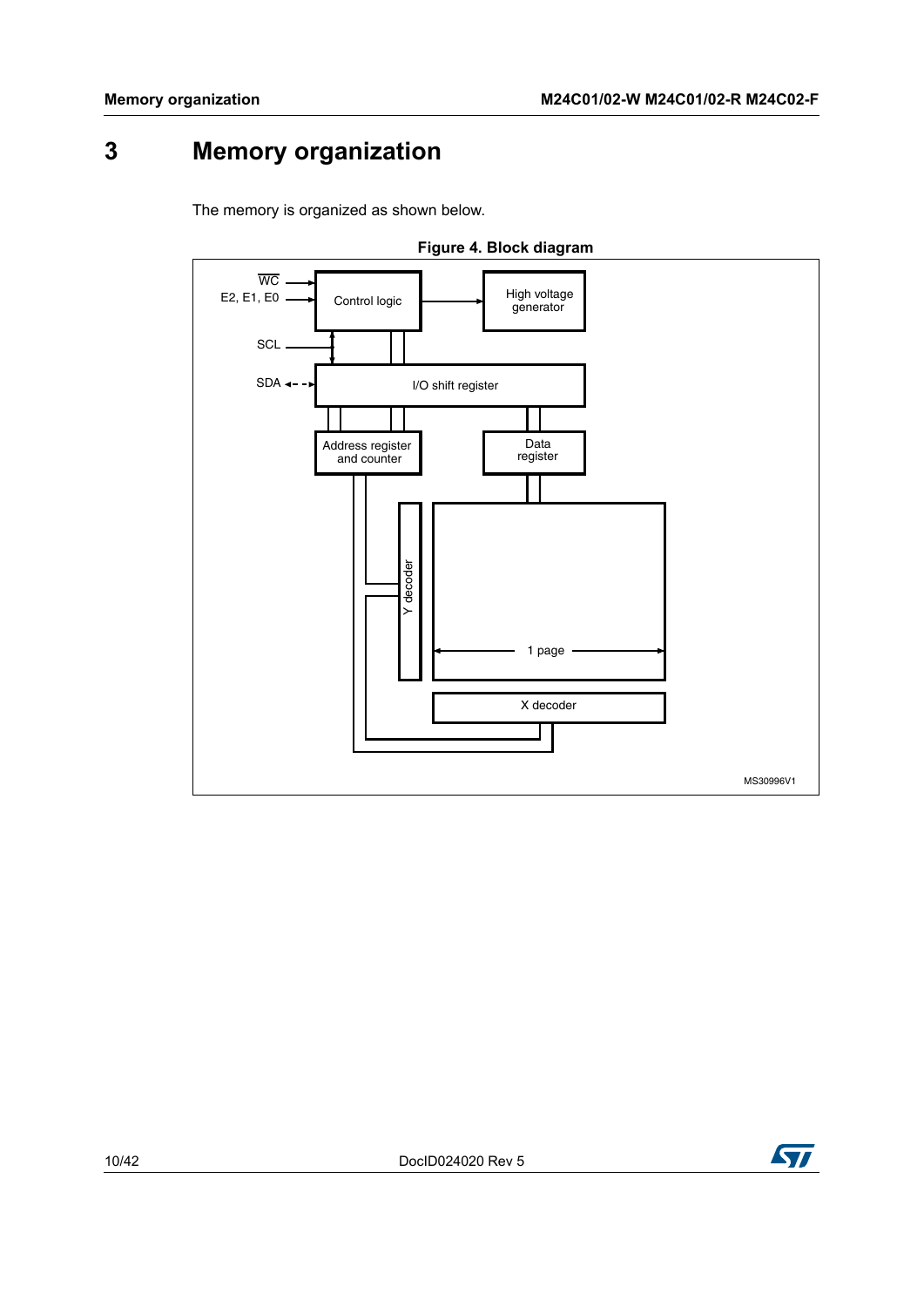# <span id="page-10-0"></span>**4 Device operation**

The device supports the I<sup>2</sup>C protocol. This is summarized in *[Figure](#page-10-1)* 5. Any device that sends data on to the bus is defined to be a transmitter, and any device that reads the data to be a receiver. The device that controls the data transfer is known as the bus master, and the other as the slave device. A data transfer can only be initiated by the bus master, which will also provide the serial clock for synchronization. The device is always a slave in all communications.

<span id="page-10-1"></span>



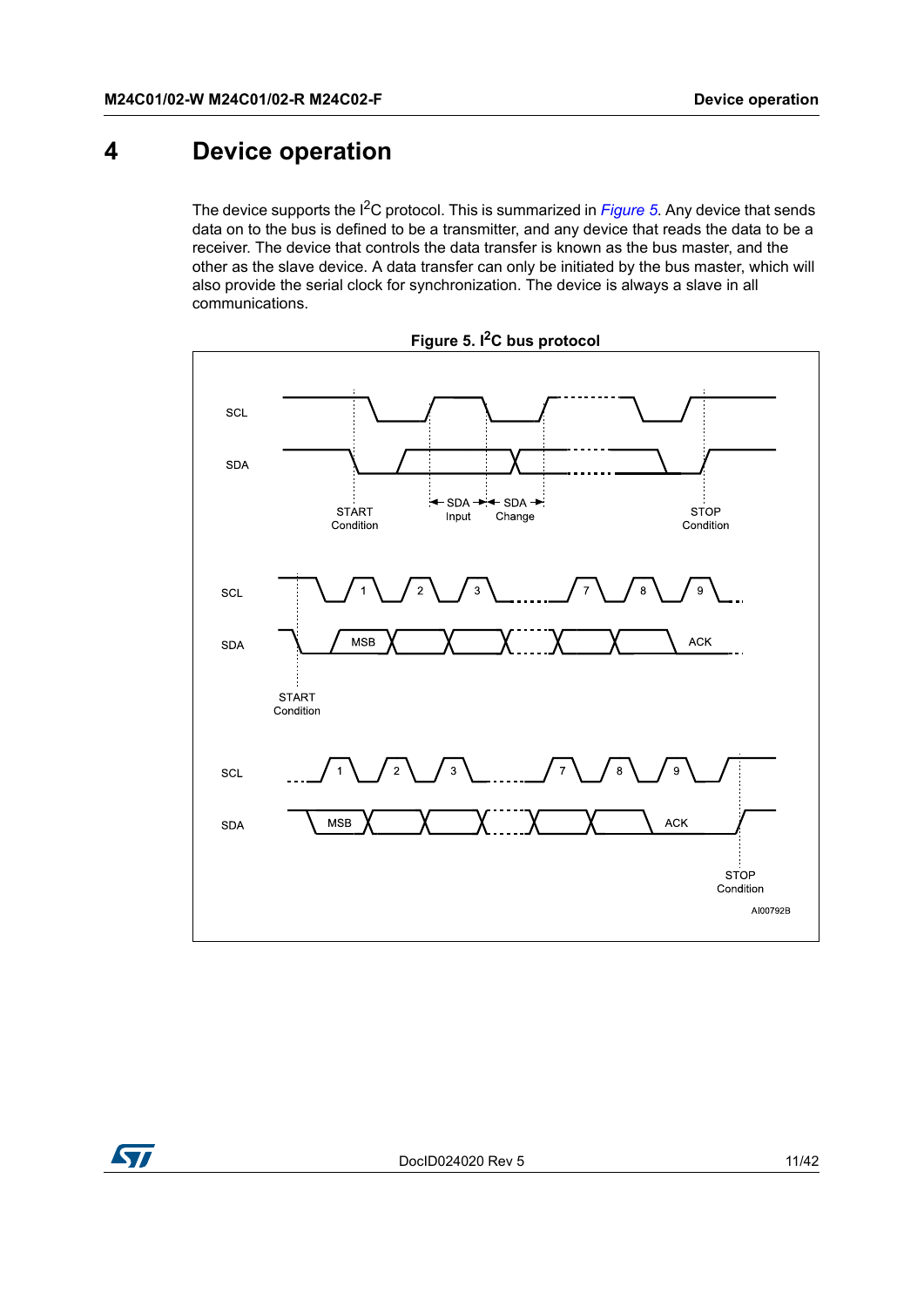### <span id="page-11-0"></span>**4.1 Start condition**

Start is identified by a falling edge of Serial Data (SDA) while Serial Clock (SCL) is stable in the high state. A Start condition must precede any data transfer instruction. The device continuously monitors (except during a Write cycle) Serial Data (SDA) and Serial Clock (SCL) for a Start condition.

### <span id="page-11-1"></span>**4.2 Stop condition**

Stop is identified by a rising edge of Serial Data (SDA) while Serial Clock (SCL) is stable and driven high. A Stop condition terminates communication between the device and the bus master. A Read instruction that is followed by NoAck can be followed by a Stop condition to force the device into the Standby mode.

A Stop condition at the end of a Write instruction triggers the internal Write cycle.

### <span id="page-11-2"></span>**4.3 Data input**

During data input, the device samples Serial Data (SDA) on the rising edge of Serial Clock (SCL). For correct device operation, Serial Data (SDA) must be stable during the rising edge of Serial Clock (SCL), and the Serial Data (SDA) signal must change *only* when Serial Clock (SCL) is driven low.

# <span id="page-11-3"></span>**4.4 Acknowledge bit (ACK)**

The acknowledge bit is used to indicate a successful byte transfer. The bus transmitter, whether it be bus master or slave device, releases Serial Data (SDA) after sending eight bits of data. During the 9<sup>th</sup> clock pulse period, the receiver pulls Serial Data (SDA) low to acknowledge the receipt of the eight data bits.

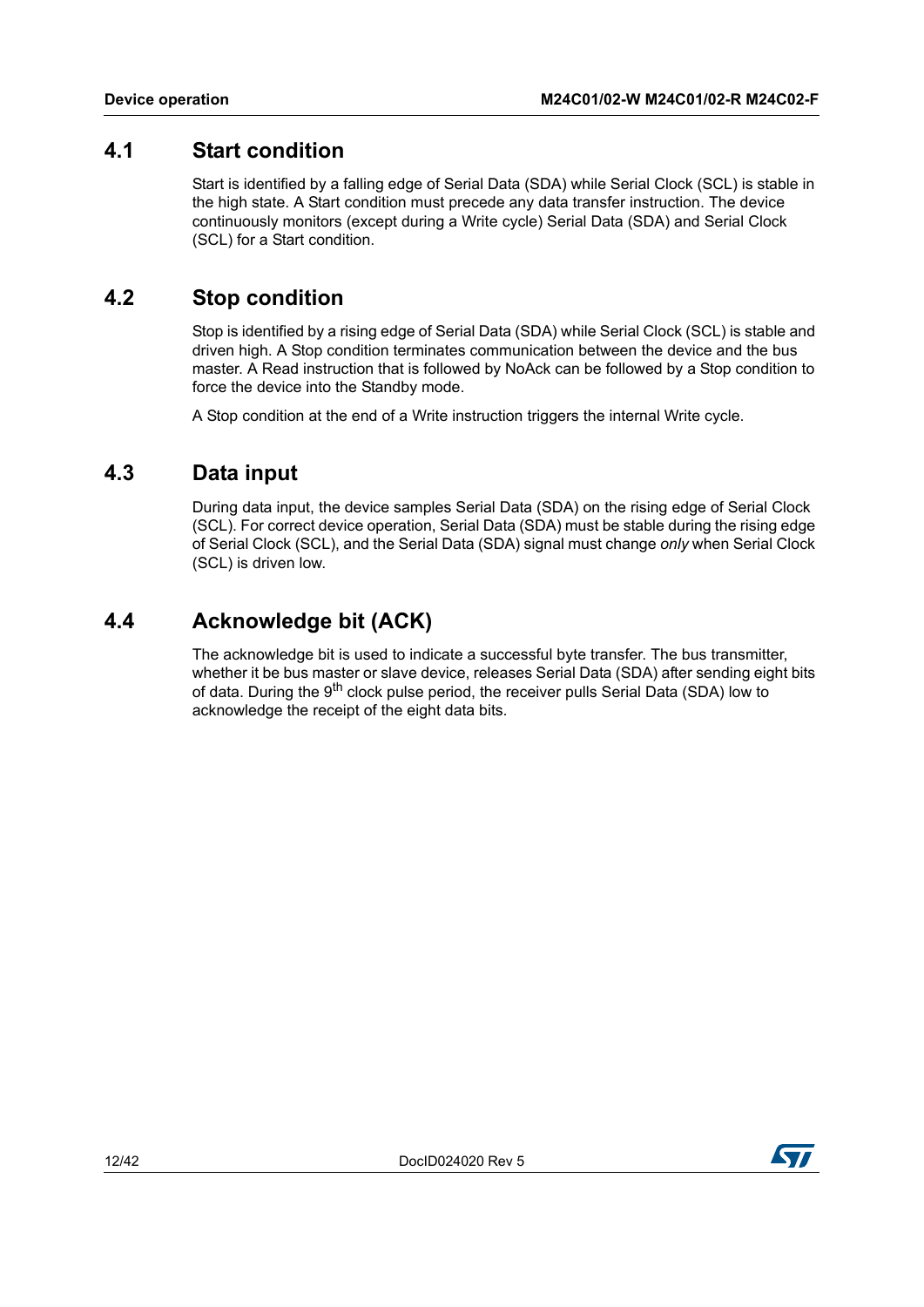### <span id="page-12-0"></span>**4.5 Device addressing**

To start communication between the bus master and the slave device, the bus master must initiate a Start condition. Following this, the bus master sends the device select code, shown in *[Table](#page-12-1) 2* (most significant bit first).

When using the DFN5 package, the Ei pins are not accessible. These inputs are read as low (0).

As a result, to properly communicate with the device in DFN5 package, the E0, E1 and E2 bits must always be set to logic 0 for any operation. See *[Table](#page-12-1) 2*.

<span id="page-12-1"></span>

|                                |    | Device type identifier <sup>(1)</sup> |    |                | <b>Chip Enable address</b> | R/W            |                |     |
|--------------------------------|----|---------------------------------------|----|----------------|----------------------------|----------------|----------------|-----|
| Package                        | b7 | b6                                    | b5 | b <sub>4</sub> | b3                         | b2             | b1             | b0  |
| TSSOP8, SO8, PDIP8,<br>UFDFPN8 |    | 0                                     |    |                | E <sub>2</sub>             | E <sub>1</sub> | E <sub>0</sub> | R/W |
| DFN <sub>5</sub>               |    |                                       |    |                |                            |                | 0              | R/W |

|  | Table 2. Device select code |  |
|--|-----------------------------|--|
|  |                             |  |

1. The MSB b7 is sent first.

The  $8^{th}$  bit is the Read/Write bit (RW). This bit is set to 1 for Read and 0 for Write operations.

If a match occurs on the device select code, the corresponding device gives an acknowledgment on Serial Data (SDA) during the 9<sup>th</sup> bit time. If the device does not match the device select code, it deselects itself from the bus, and goes into Standby mode.

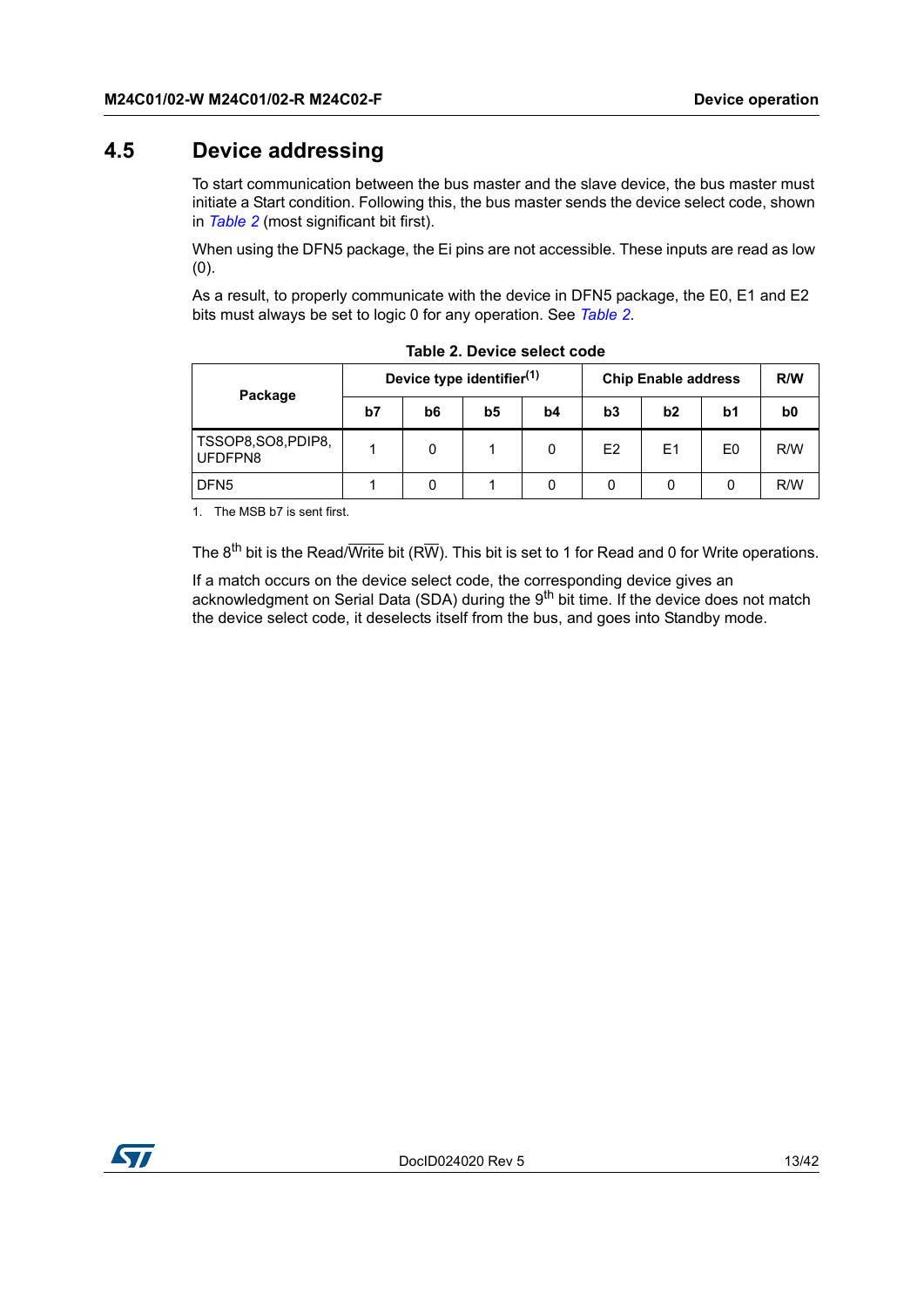# <span id="page-13-0"></span>**5 Instructions**

# <span id="page-13-1"></span>**5.1 Write operations**

Following a Start condition the bus master sends a device select code with the R/W bit (RW) reset to 0. The device acknowledges this, as shown in *Figure 5*, and waits for the address byte. The device responds to each address byte with an acknowledge bit, and then waits for the data byte.

<span id="page-13-2"></span>

| Table 3. Address byte |    |    |    |     |  |  |    |  |
|-----------------------|----|----|----|-----|--|--|----|--|
| Ā٦                    | A6 | nu | A4 | AS. |  |  | AU |  |

When the bus master generates a Stop condition immediately after a data byte Ack bit (in the "10<sup>th</sup> bit" time slot), either at the end of a Byte Write or a Page Write, the internal Write cycle  $t_{\text{W}}$  is triggered. A Stop condition at any other time slot does not trigger the internal Write cycle.

After the Stop condition and the successful completion of an internal Write cycle  $(t<sub>W</sub>)$ , the device internal address counter is automatically incremented to point to the next byte after the last modified byte.

During the internal Write cycle, Serial Data (SDA) is disabled internally, and the device does not respond to any requests.

If the Write Control input (WC) is driven High, the Write instruction is not executed and the accompanying data bytes are *not* acknowledged, as shown in *Figure 6*.

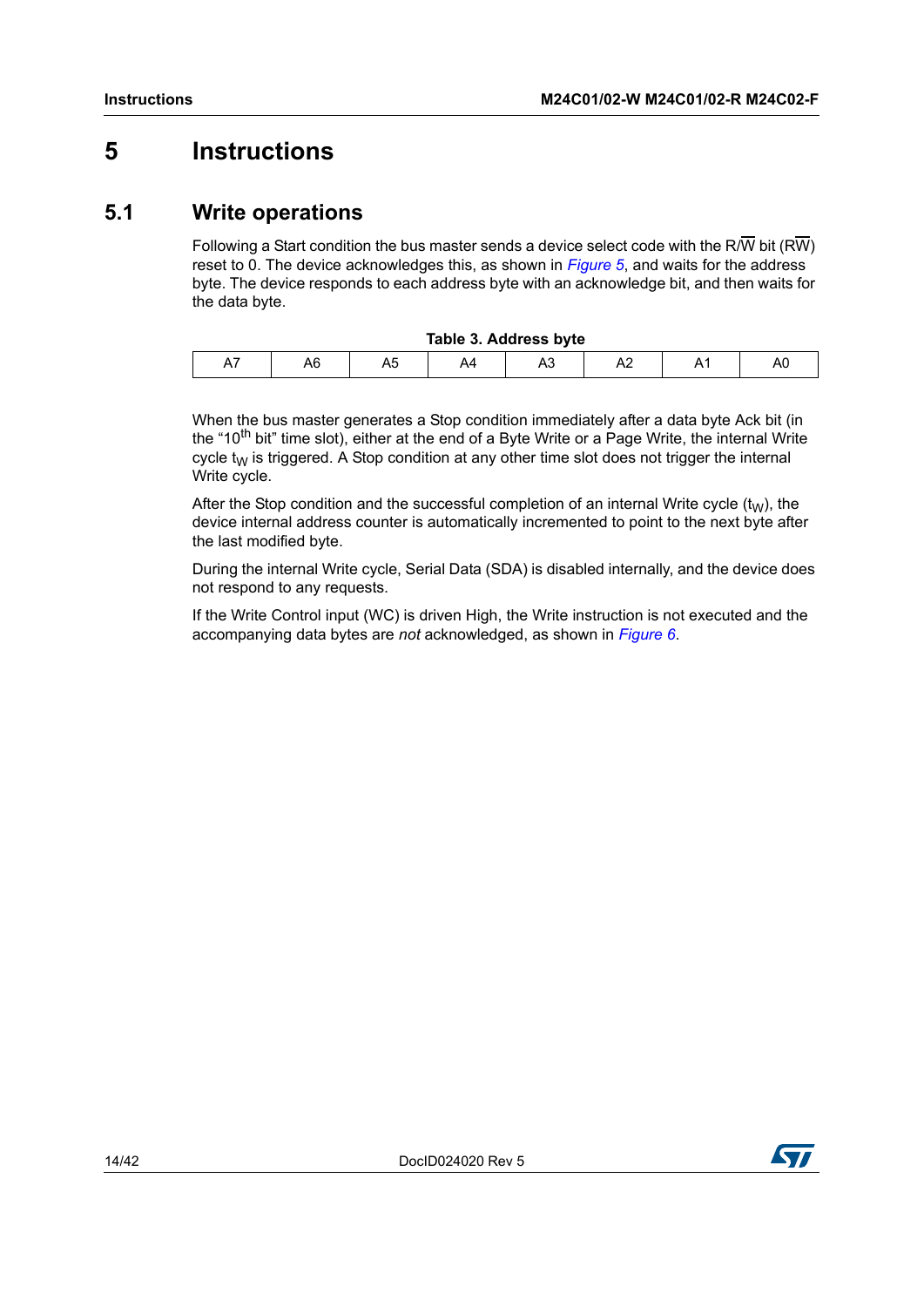#### <span id="page-14-0"></span>**5.1.1 Byte Write**

After the device select code and the address byte, the bus master sends one data byte. If the addressed location is Write-protected, by Write Control  $(\overline{WC})$  being driven high, the device replies with NoAck, and the location is not modified. If, instead, the addressed location is not Write-protected, the device replies with Ack. The bus master terminates the transfer by generating a Stop condition, as shown in *Figure 5*.

<span id="page-14-1"></span>

**Figure 6. Write mode sequences with WC = 0 (data write enabled)**

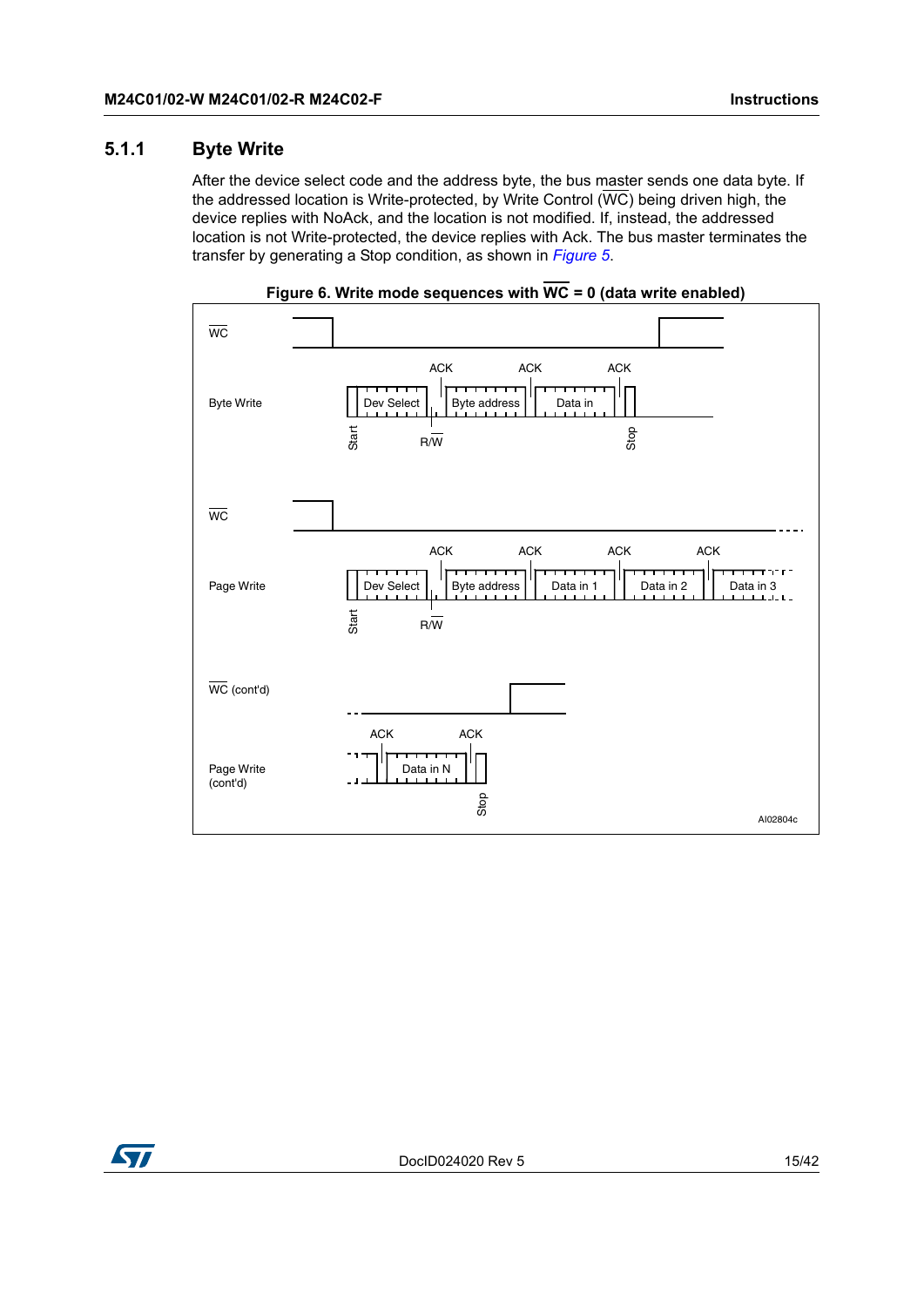#### <span id="page-15-0"></span>**5.1.2 Page Write**

The Page Write mode allows up to 16 byte to be written in a single Write cycle, provided that they are all located in the same page in the memory: that is, the most significant memory address bits, A8/A4, are the same. If more bytes are sent than will fit up to the end of the page, a "roll-over" occurs, i.e. the bytes exceeding the page end are written on the same page, from location 0.

The bus master sends from 1 to 16 byte of data, each of which is acknowledged by the device if Write Control ( $\overline{WC}$ ) is low. If Write Control ( $\overline{WC}$ ) is high, the contents of the addressed memory location are not modified, and each data byte is followed by a NoAck, as shown in *Figure 6*. After each transferred byte, the internal page address counter is incremented.

The transfer is terminated by the bus master generating a Stop condition.

<span id="page-15-1"></span>



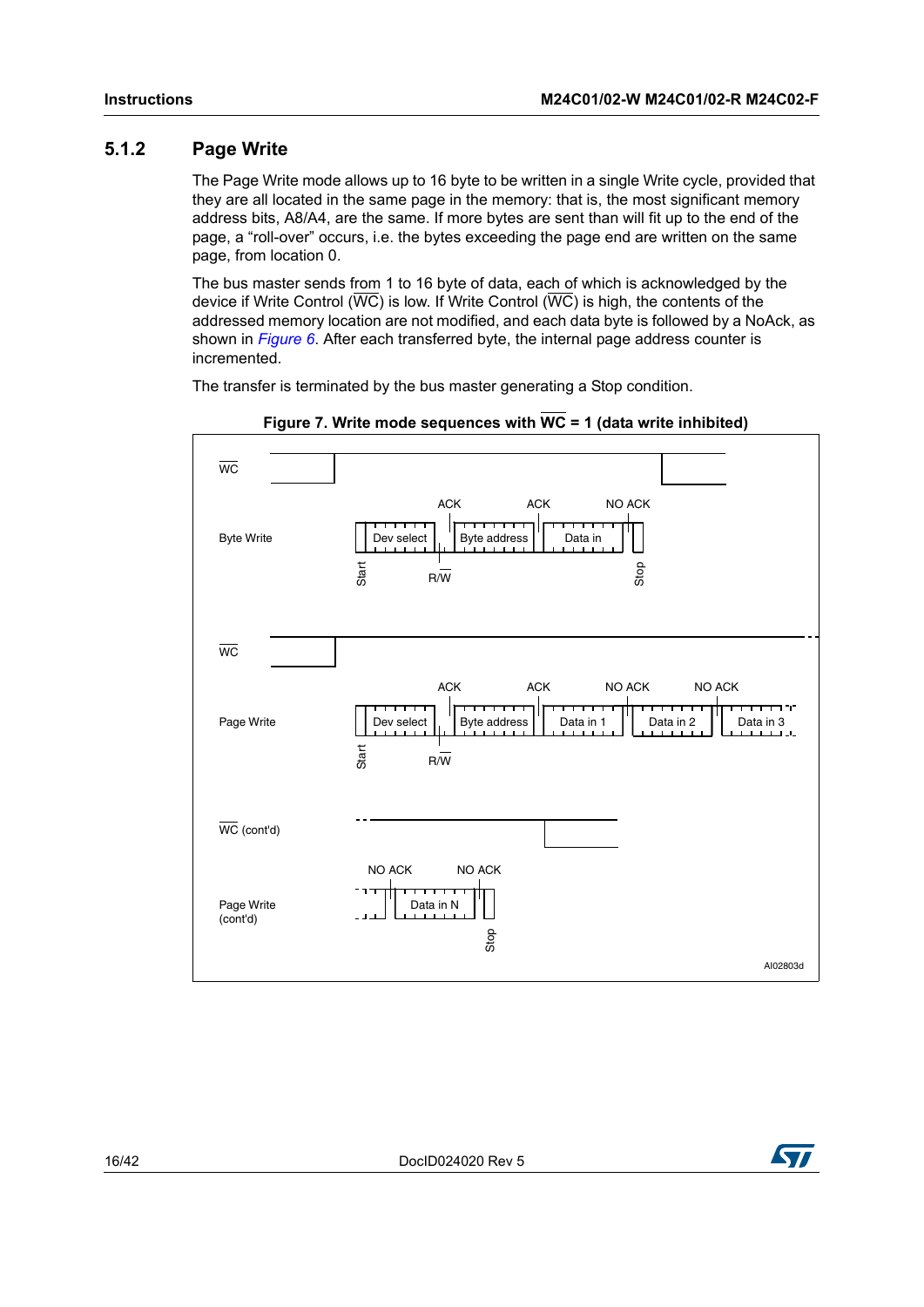#### <span id="page-16-0"></span>**5.1.3 Minimizing Write delays by polling on ACK**

The maximum Write time (t<sub>w</sub>) is shown in AC characteristics tables in *Section 8: DC and AC [parameters](#page-21-0)*, but the typical time is shorter. To make use of this, a polling sequence can be used by the bus master.

The sequence, as shown in *[Figure](#page-16-1) 8*, is:

- Initial condition: a Write cycle is in progress.
- Step 1: the bus master issues a Start condition followed by a device select code (the first byte of the new instruction).
- <span id="page-16-1"></span>Step 2: if the device is busy with the internal Write cycle, no Ack will be returned and the bus master goes back to Step 1. If the device has terminated the internal Write cycle, it responds with an Ack, indicating that the device is ready to receive the second part of the instruction (the first byte of this instruction having been sent during Step 1).



**Figure 8. Write cycle polling flowchart using ACK**



DocID024020 Rev 5 17/42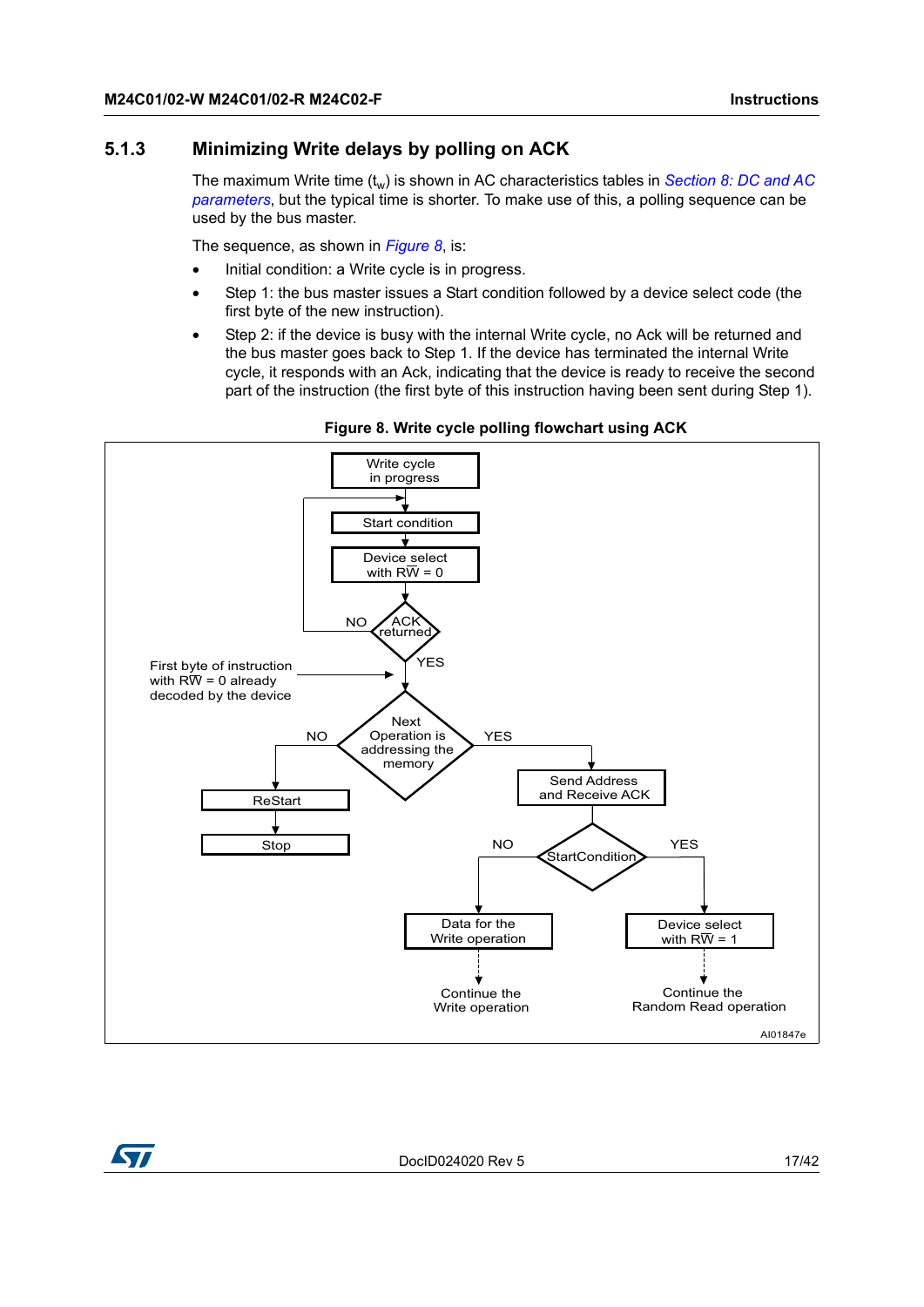# <span id="page-17-0"></span>**5.2 Read operations**

Read operations are performed independently of the state of the Write Control ( $\overline{WC}$ ) signal.

After the successful completion of a Read operation, the device internal address counter is incremented by one, to point to the next byte address.

<span id="page-17-1"></span>For the Read instructions, after each byte read (data out), the device waits for an acknowledgment (data in) during the 9th bit time. If the bus master does not acknowledge during this 9th time, the device terminates the data transfer and switches to its Standby mode.



#### **Figure 9. Read mode sequences**

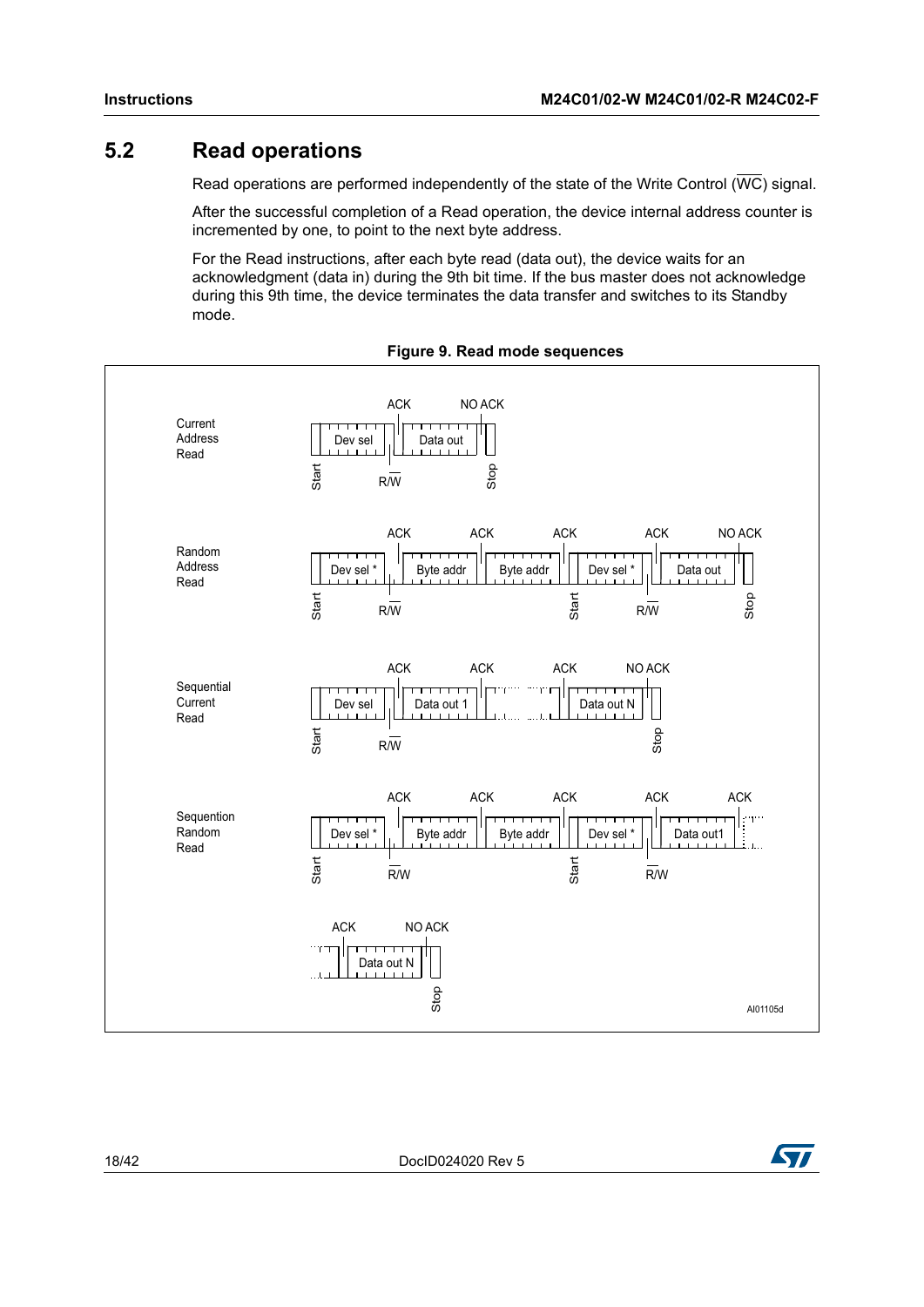#### <span id="page-18-0"></span>**5.2.1 Random Address Read**

A dummy Write is first performed to load the address into this address counter (as shown in *Figure 8*) but *without* sending a Stop condition. Then, the bus master sends another Start condition, and repeats the device select code, with the RW bit set to 1. The device acknowledges this, and outputs the contents of the addressed byte. The bus master must *not* acknowledge the byte, and terminates the transfer with a Stop condition.

#### <span id="page-18-1"></span>**5.2.2 Current Address Read**

For the Current Address Read operation, following a Start condition, the bus master only sends a device select code with the R/W bit set to 1. The device acknowledges this, and outputs the byte addressed by the internal address counter. The counter is then incremented. The bus master terminates the transfer with a Stop condition, as shown in *Figure 8*, *without* acknowledging the byte.

#### <span id="page-18-2"></span>**5.2.3 Sequential Read**

This operation can be used after a Current Address Read or a Random Address Read. The bus master *does* acknowledge the data byte output, and sends additional clock pulses so that the device continues to output the next byte in sequence. To terminate the stream of bytes, the bus master must *not* acknowledge the last byte, and *must* generate a Stop condition, as shown in *Figure 8*.

The output data comes from consecutive addresses, with the internal address counter automatically incremented after each byte output. After the last memory address, the address counter "rolls-over", and the device continues to output data from memory address 00h.

*Note: For device delivered in DFN5 package, after the last memory address (7Fh for a 1Kbit and FFh for a 2Kbit), the address counter doesn't roll-over to the memory address 00h. The next addresses and data bytes outputted are therefore undefined and not guarantee.*

> *The address counter will contain meaningful address value only after a Random Address Read (with address value between 0 and 7E for 1Kb and FE for 2 Kb) has been performed.*

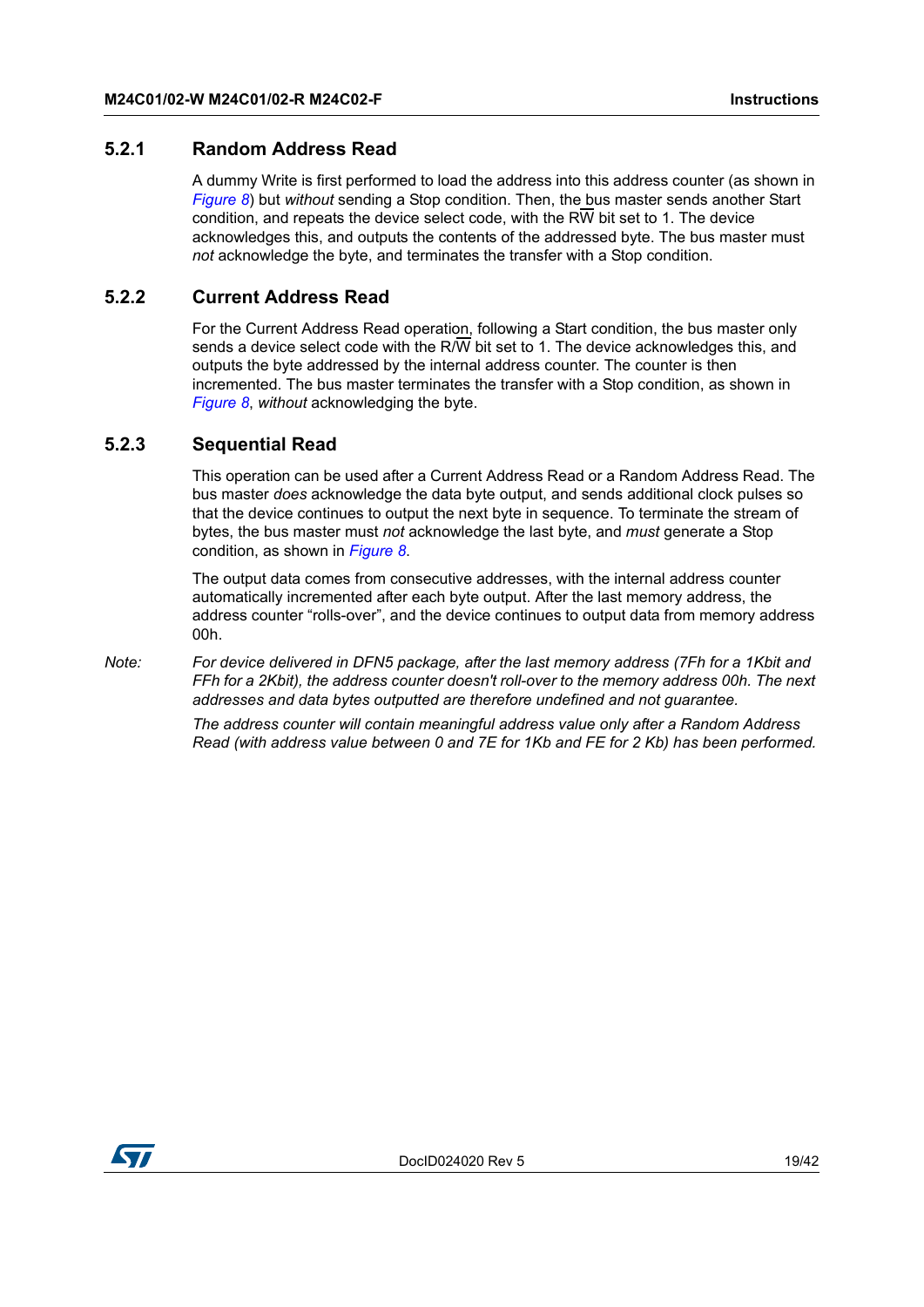# <span id="page-19-0"></span>**6 Initial delivery state**

The device is delivered with all the memory array bits set to 1 (each byte contains FFh).

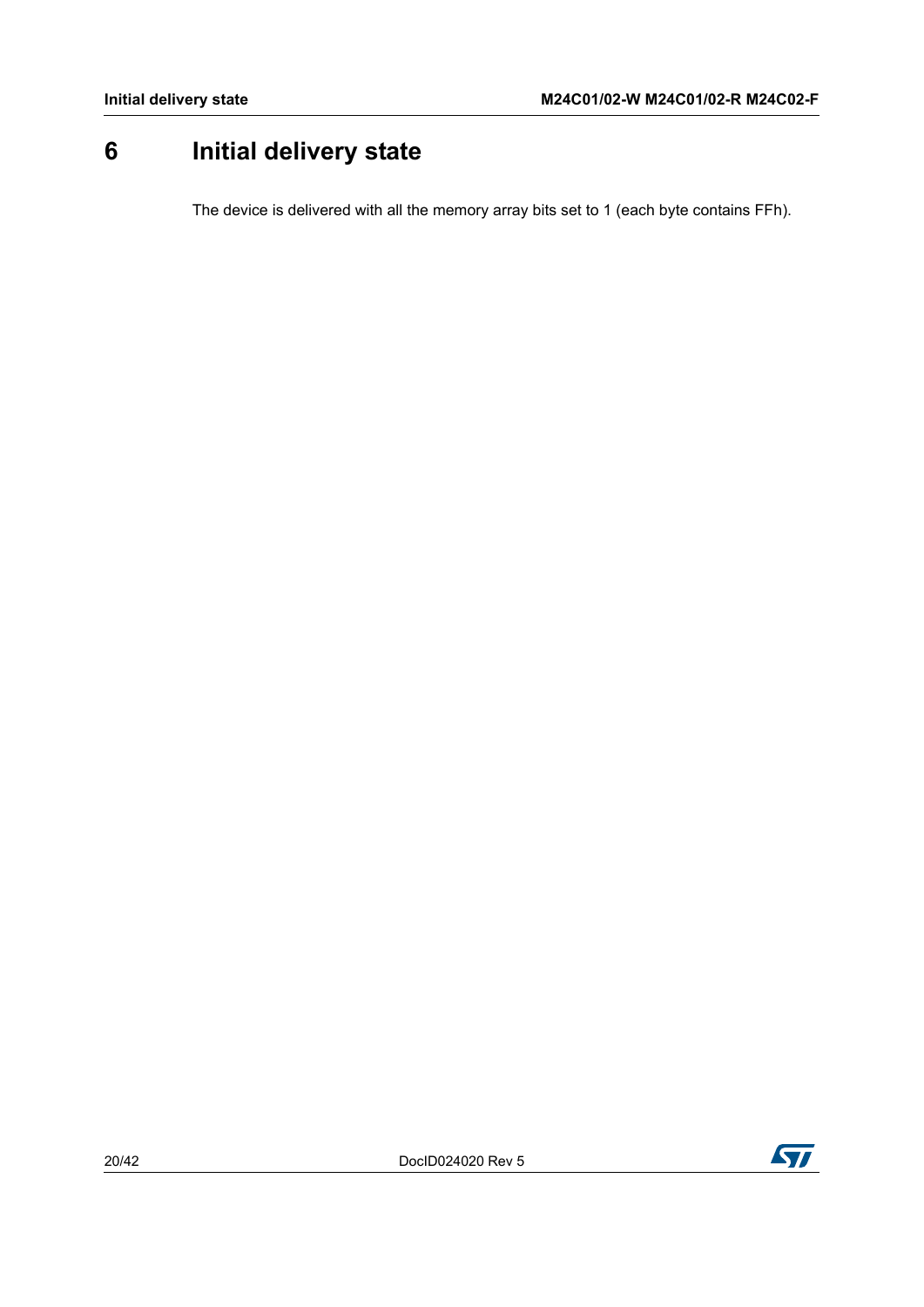# <span id="page-20-0"></span>**7 Maximum rating**

Stressing the device outside the ratings listed in *[Table](#page-20-1) 4* may cause permanent damage to the device. These are stress ratings only, and operation of the device at these, or any other conditions outside those indicated in the operating sections of this specification, is not implied. Exposure to absolute maximum rating conditions for extended periods may affect device reliability.

<span id="page-20-1"></span>

| <b>Symbol</b>             | <b>Parameter</b>                                      | Min.    | Max.                    | Unit        |
|---------------------------|-------------------------------------------------------|---------|-------------------------|-------------|
|                           | Ambient operating temperature                         |         | 130                     | $^{\circ}C$ |
| $\mathsf{T}_{\text{STG}}$ | Storage temperature                                   | $-65$   | 150                     | $^{\circ}C$ |
|                           | Lead temperature during soldering                     |         | see note <sup>(1)</sup> | °C          |
| $T_{LEAD}$                | PDIP-specific lead temperature during soldering       |         | $260^{(2)}$             | $^{\circ}C$ |
| $I_{OL}$                  | DC output current $(SDA = 0)$                         |         | 5                       | mA          |
| $V_{10}$                  | Input or output range                                 | $-0.50$ | 6.5                     | v           |
| $V_{\rm CC}$              | Supply voltage                                        | $-0.50$ | 6.5                     | v           |
| <b>VESD</b>               | Electrostatic pulse (Human Body model) <sup>(3)</sup> |         | 3000                    | v           |

|  |  | Table 4. Absolute maximum ratings |  |
|--|--|-----------------------------------|--|
|--|--|-----------------------------------|--|

1. Compliant with JEDEC Std J-STD-020D (for small body, Sn-Pb or Pb-free assembly), the ST ECOPACK2® 7191395 specification, and the European directive on Restrictions of Hazardous Substances (RoHS directive 2011/65/EU of July 2011).

2.  $T_{LEAD}$  max must not be applied for more than 10 s.

3. Positive and negative pulses applied on different combinations of pin connections, according to AEC-Q100-002 (compliant with ANSI/ESDA/JEDEC JS-001-2012 standard, C1=100 pF, R1=1500 Ω).

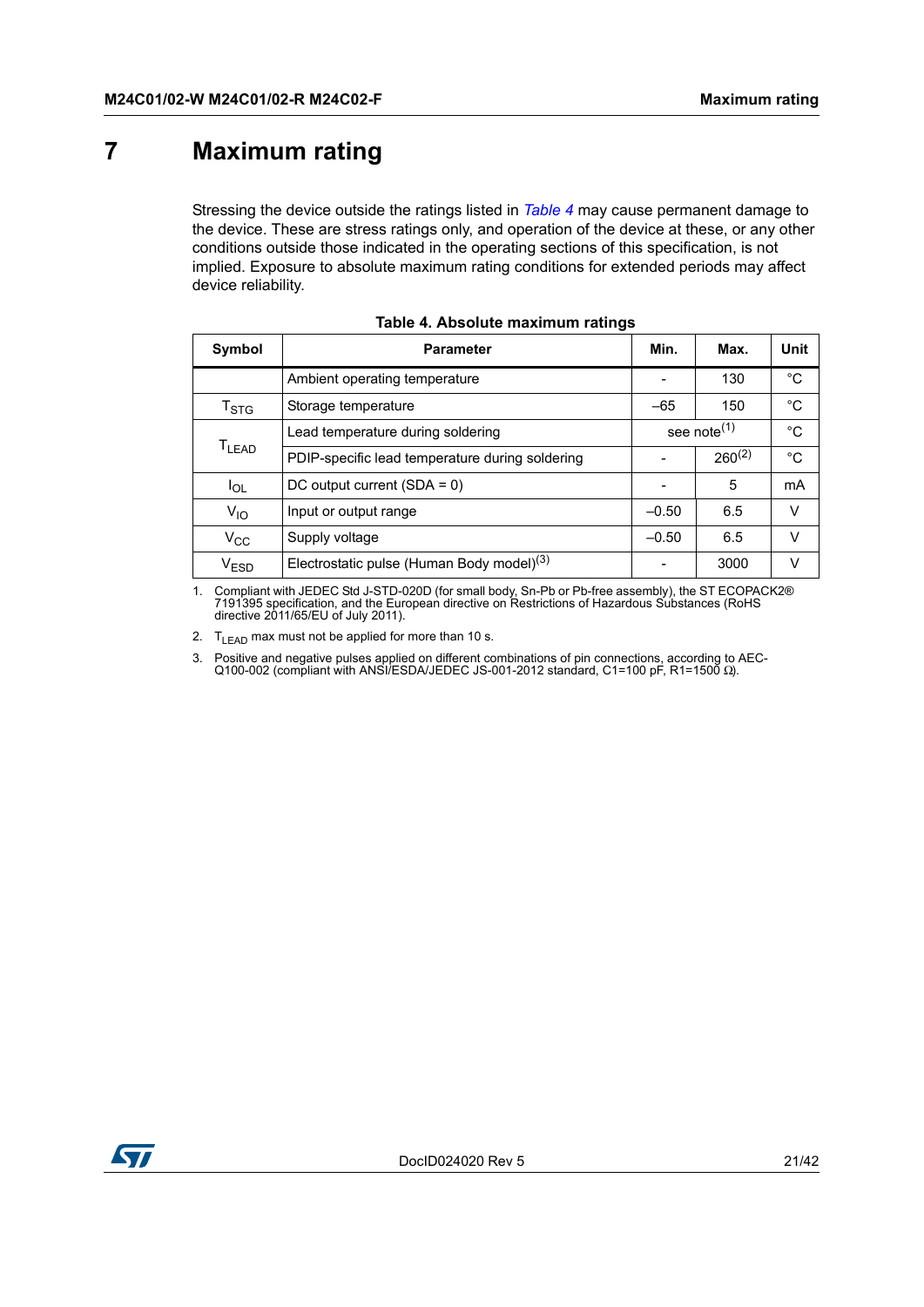# <span id="page-21-0"></span>**8 DC and AC parameters**

This section summarizes the operating and measurement conditions, and the DC and AC characteristics of the device.

<span id="page-21-1"></span>

| Symbol                  | <b>Parameter</b>              | Min. | Max. | Unit        |
|-------------------------|-------------------------------|------|------|-------------|
| $\rm v_{cc}$            | Supply voltage                | 2.5  | 5.5  |             |
| $T_A$                   | Ambient operating temperature | -40  | 85   | $^{\circ}C$ |
| $\mathsf{f}_\mathsf{C}$ | Operating clock frequency     |      | 400  | kHz         |

#### **Table 5. Operating conditions (voltage range W)**

|  | Table 6. Operating conditions (voltage range R) |  |
|--|-------------------------------------------------|--|
|  |                                                 |  |

<span id="page-21-2"></span>

| Symbol       | <b>Parameter</b>              | Min.  | Max. | Unit |
|--------------|-------------------------------|-------|------|------|
| $\rm v_{cc}$ | Supply voltage                | 1.8   | 5.5  |      |
| $T_A$        | Ambient operating temperature | $-40$ | 85   | °C   |
| $f_{\rm C}$  | Operating clock frequency     |       | 400  | kHz  |

| Table 7. Operating conditions (voltage range F) |
|-------------------------------------------------|
|-------------------------------------------------|

<span id="page-21-3"></span>

| Symbol       | <b>Parameter</b>                     |          | Min.  |       | Max. | <b>Unit</b> |
|--------------|--------------------------------------|----------|-------|-------|------|-------------|
| $\rm V_{CC}$ | Supply voltage                       | 1.60     | 1.65  | 1.70  | 5.5  |             |
|              | Ambient operating temperature: READ  | $-40$    | $-40$ | $-40$ | 85   | °C          |
| $T_A$        | Ambient operating temperature: WRITE | $\Omega$ | $-20$ | $-40$ | 85   |             |
| $f_{\rm C}$  | Operating clock frequency            |          | -     |       | 400  | kHz         |

#### **Table 8. AC measurement conditions**

<span id="page-21-4"></span>

| Symbol    | <b>Parameter</b>                              | Min.                                       | Max. | Unit |
|-----------|-----------------------------------------------|--------------------------------------------|------|------|
| $C_{bus}$ | Load capacitance                              |                                            | 100  | рF   |
|           | SCL input rise/fall time, SDA input fall time |                                            | 50   | ns   |
|           | Input levels                                  | 0.2 V <sub>CC</sub> to 0.8 V <sub>CC</sub> |      |      |
|           | Input and output timing reference levels      | 0.3 $V_{CC}$ to 0.7 $V_{CC}$               |      |      |

#### **Figure 10. AC measurement I/O waveform**

<span id="page-21-5"></span>

22/42 DocID024020 Rev 5

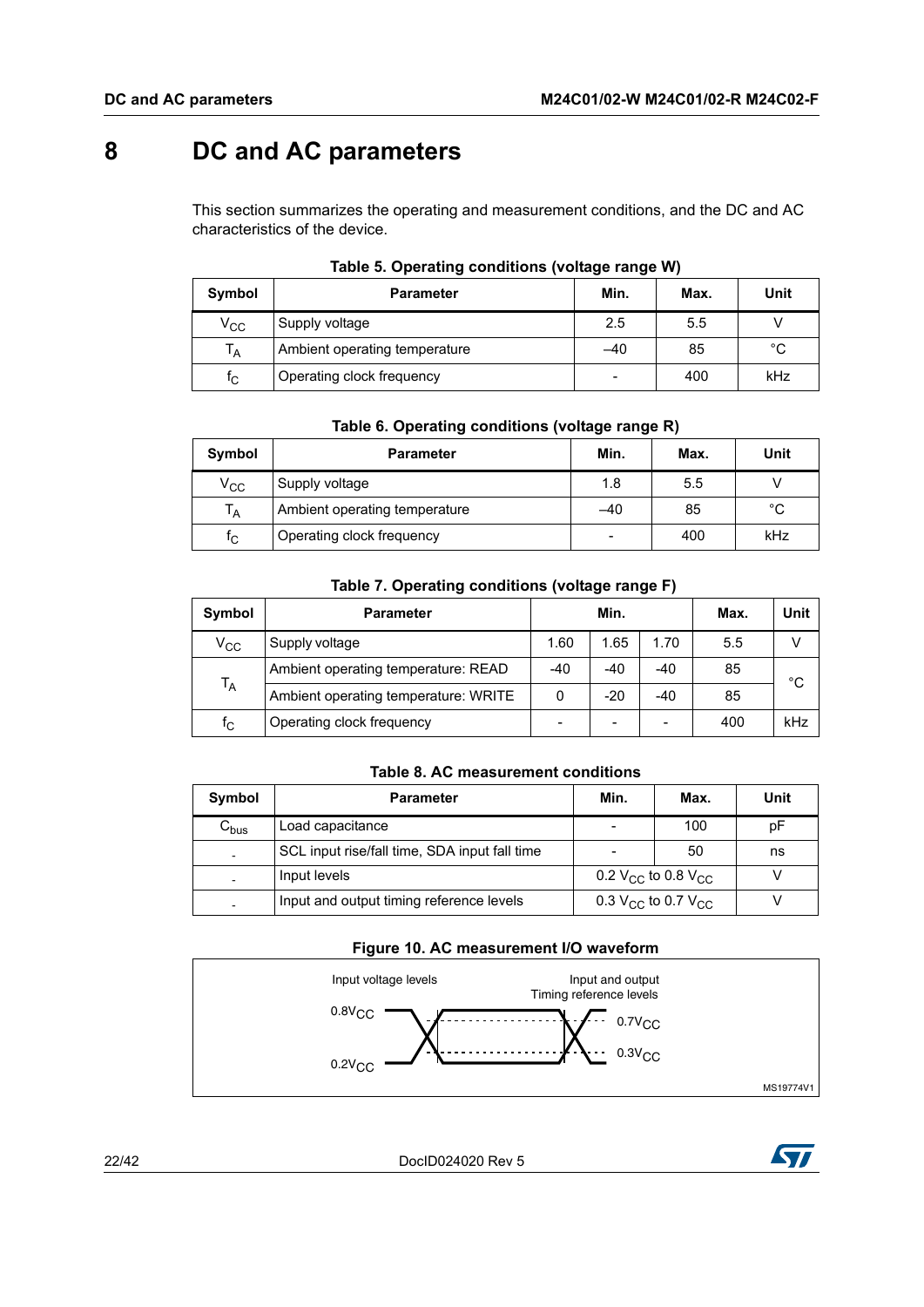<span id="page-22-0"></span>

| Symbol   | Parameter <sup>(1)</sup>       | <b>Test condition</b>                 | Min. | Max.                     | Unit      |  |
|----------|--------------------------------|---------------------------------------|------|--------------------------|-----------|--|
| $C_{IN}$ | Input capacitance (SDA)        |                                       |      | 8                        | pF        |  |
| $C_{IN}$ | Input capacitance (other pins) |                                       |      | 6                        | pF        |  |
| $Z_L$    | Input impedance (Ei, WC)       | $V_{\text{IN}}$ < 0.3 $V_{\text{CC}}$ | 15   | 70                       | $k\Omega$ |  |
| $Z_H$    |                                | $V_{IN}$ > 0.7 $V_{CC}$               | 500  | $\overline{\phantom{0}}$ | $k\Omega$ |  |

#### **Table 9. Input parameters**

1. Characterized only, not tested in production.

#### **Table 10. Cycling performance(1)**

<span id="page-22-1"></span>

| Symbol | <b>Parameter</b> | <b>Test condition</b>                                 | Max.      | Unit        |
|--------|------------------|-------------------------------------------------------|-----------|-------------|
|        | Write cycle      | $T_A \le 25$ °C, $V_{CC}(min) < V_{CC} < V_{CC}(max)$ | 4,000,000 | Write cycle |
| Ncycle | endurance        | $T_A$ = 85 °C, $V_{CC}(min) < V_{CC} < V_{CC}(max)$   | 1,200,000 |             |

1. Cycling performance for products identified by process letter T.

#### **Table 11. Memory cell data retention**

<span id="page-22-2"></span>

| <b>Parameter</b>              | <b>Test condition</b> | Min. | Unit |
|-------------------------------|-----------------------|------|------|
| Data retention <sup>(1)</sup> | $T_A$ = 55 °C         | 200  | Year |

1. For products identified by process letter T. The data retention behavior is checked in production, while the 200-year limit is defined from characterization and qualification results.

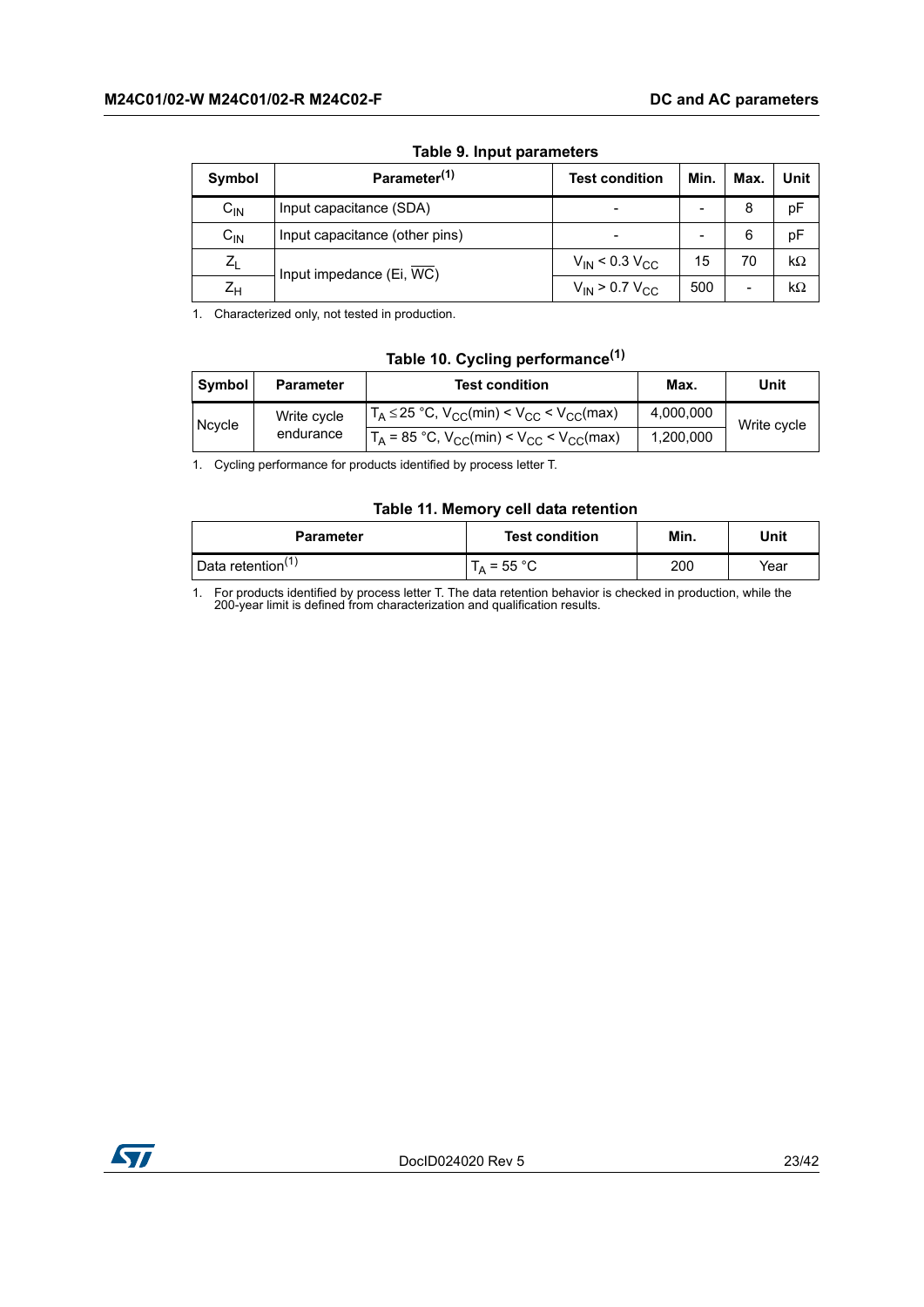<span id="page-23-0"></span>

| Symbol           | <b>Parameter</b>                            | Test conditions (in addition to those<br>in Table 5 and Table 8)                           | Min.         | Max.                | Unit           |
|------------------|---------------------------------------------|--------------------------------------------------------------------------------------------|--------------|---------------------|----------------|
| Iц               | Input leakage current<br>(SCL, SDA, E2, E1) | $V_{IN}$ = $V_{SS}$ or $V_{CC}$ , device in Standby<br>mode                                |              | ±2                  | μA             |
| $I_{LO}$         | Output leakage<br>current                   | SDA in Hi-Z, external voltage applied<br>on SDA: $V_{SS}$ or $V_{CC}$                      |              | ±2                  | μA             |
|                  | Supply current (Read)                       | $V_{\rm CC}$ = 5.5 V, f <sub>c</sub> = 400 kHz                                             |              | 1 <sup>(1)</sup>    | mA             |
| $I_{\rm CC}$     |                                             | $V_{\rm CC}$ = 2.5 V, f <sub>c</sub> = 400 kHz                                             |              | 1                   | mA             |
| $I_{CC0}$        | Supply current (Write)                      | During $t_W$ ,<br>2.5 V ≤ V <sub>CC</sub> ≤ 5.5 V                                          |              | $0.5^{(2)}$         | m <sub>A</sub> |
|                  | Standby supply                              | Device not selected <sup>(3)</sup> ,<br>$V_{IN}$ = $V_{SS}$ or $V_{CC}$ , $V_{CC}$ = 2.5 V |              | 2                   | μA             |
| $I_{\text{CC1}}$ | current                                     | Device not selected <sup>(3)</sup> ,<br>$V_{IN}$ = $V_{SS}$ or $V_{CC}$ , $V_{CC}$ = 5.5 V |              | 3                   | μA             |
| $V_{IL}$         | Input low voltage<br>(SCL, SDA, WC)         |                                                                                            | $-0.45$      | 0.3 V <sub>CC</sub> | V              |
| $V_{\text{IH}}$  | Input high voltage<br>(SCL, SDA, WC)        |                                                                                            | $0.7 V_{CC}$ | $V_{CC}$ +1         | $\vee$         |
| $V_{OL}$         | Output low voltage                          | $I_{OL}$ = 2.1 mA, $V_{CC}$ = 2.5 V or<br>$I_{OL}$ = 3 mA, $V_{CC}$ = 5.5 V                |              | 0.4                 | V              |

**Table 12. DC characteristics (M24C01/02-W, device grade 6)** 

1. 2 mA for devices identified by process letter G or S.

2. Characterized only (not tested in production) for devices identified by process letter T.  $I_{CC0(max)}$ is lower than 0.5 mA when writing data with an ambient temperature greater than 25 °C.

3. The device is not selected after power-up, after a Read instruction (after the Stop condition), or after the completion of the internal write cycle t<sub>W</sub> (t<sub>W</sub> is triggered by the correct decoding of a Write instruction).

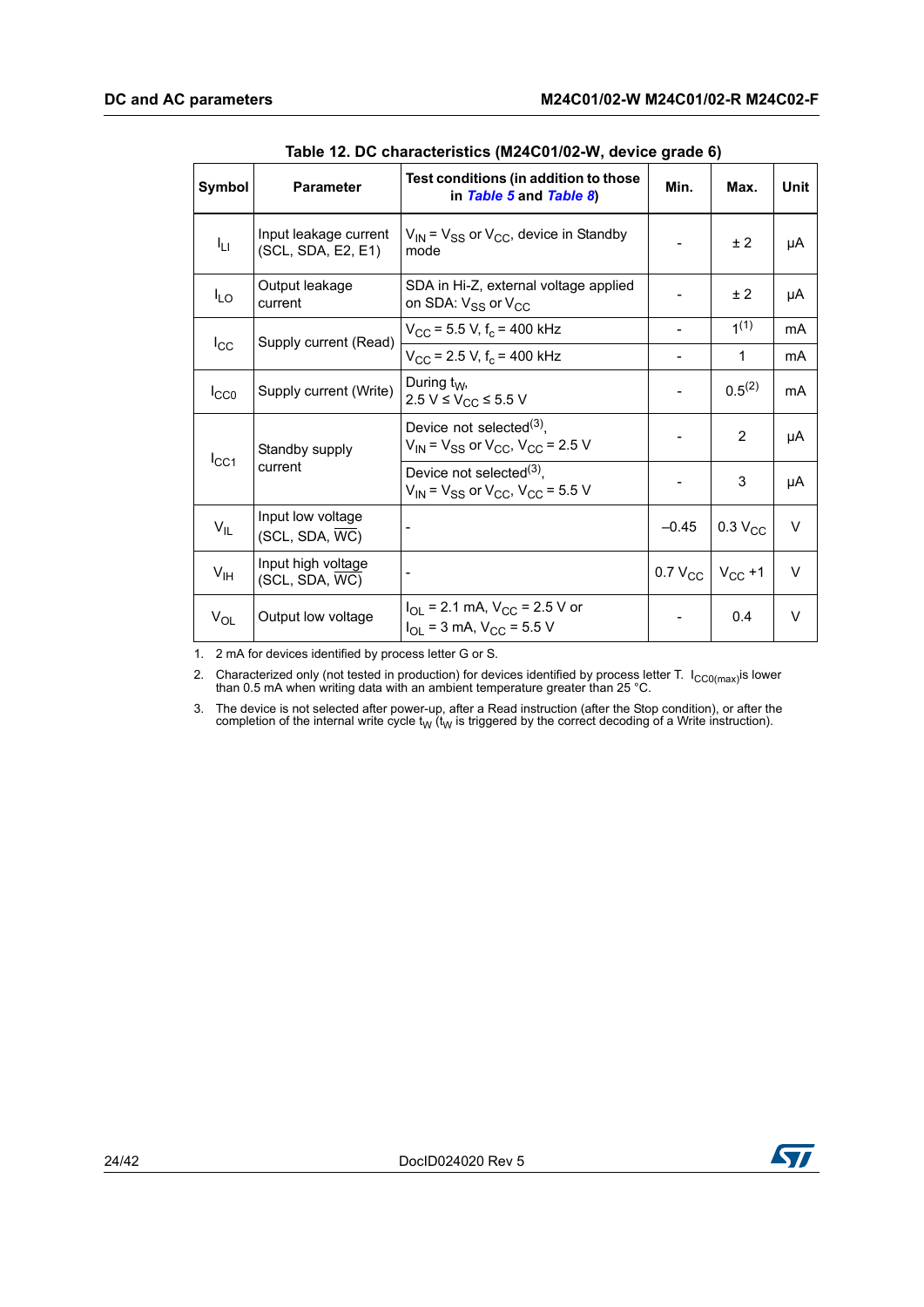<span id="page-24-0"></span>

| Symbol          | <b>Parameter</b>                        | Test conditions <sup>(1)</sup> (in addition to<br>those in Table 6 and Table 8)      | Min.                     | Max.                         | Unit   |
|-----------------|-----------------------------------------|--------------------------------------------------------------------------------------|--------------------------|------------------------------|--------|
| ŀц              | Input leakage current (Ei,<br>SCL, SDA) | $V_{\text{IN}}$ = $V_{SS}$ or $V_{CC}$ , device in<br>Standby mode                   |                          | ± 2                          | μA     |
| $I_{LO}$        | Output leakage current                  | SDA in Hi-Z, external voltage<br>applied on SDA: $V_{SS}$ or $V_{CC}$                |                          | ± 2                          | μA     |
| $I_{\rm CC}$    | Supply current (Read)                   | $V_{\rm CC}$ = 1.8 V, f <sub>c</sub> = 400 kHz                                       |                          | 0.8                          | mA     |
| $I_{CC0}$       | Supply current (Write)                  | During $t_{\rm W}$<br>$V_{CC}$ = 1.8 V $\leq$ V <sub>CC</sub> $\leq$ 2.5 V           | $\overline{\phantom{a}}$ | $0.5^{(2)}$                  | mA     |
| $I_{\rm CC1}$   | Standby supply current                  | Device not selected $^{(3)}$ ,<br>$V_{IN}$ = $V_{SS}$ or $V_{CC}$ , $V_{CC}$ = 1.8 V |                          | 1                            | μA     |
|                 | Input low voltage                       | 2.5 $V \leq V_{CC}$                                                                  | $-0.45$                  | $0.3 V_{CC}$                 | $\vee$ |
| $V_{IL}$        | (SCL, SDA, WC)                          | $V_{CC}$ < 2.5 V                                                                     | $-0.45$                  | $0.25$ V <sub>CC</sub>       | V      |
|                 | Input high voltage<br>(SCL, SDA)        | $V_{\rm CC}$ < 2.5 V                                                                 | $0.75$ $V_{CC}$          | 6.5                          | V      |
| V <sub>IH</sub> | Input high voltage<br>(WC)              | $V_{\rm CC}$ < 2.5 V                                                                 |                          | 0.75 $V_{CC}$ $V_{CC}$ + 0.6 | $\vee$ |
| $V_{OL}$        | Output low voltage                      | $I_{OL}$ = 0.7 mA, $V_{CC}$ = 1.8 V                                                  |                          | 0.2                          | V      |

**Table 13. DC characteristics (M24C01/02-R device grade 6)**

1. If the application uses the voltage range R device with 2.5 V ≤ V<sub>cc</sub> ≤ 5.5 V and -40 °C < T<sub>A</sub> < +85 °C, please refer to *[Table 12](#page-23-0)* instead of this table.

2. Characterized only (not tested in production) for devices identified by process letter T.

3. The device is not selected after power-up, after a Read instruction (after the Stop condition), or after the completion of the internal write cycle  $t_W$  ( $t_W$  is triggered by the correct decoding of a Write instruction).

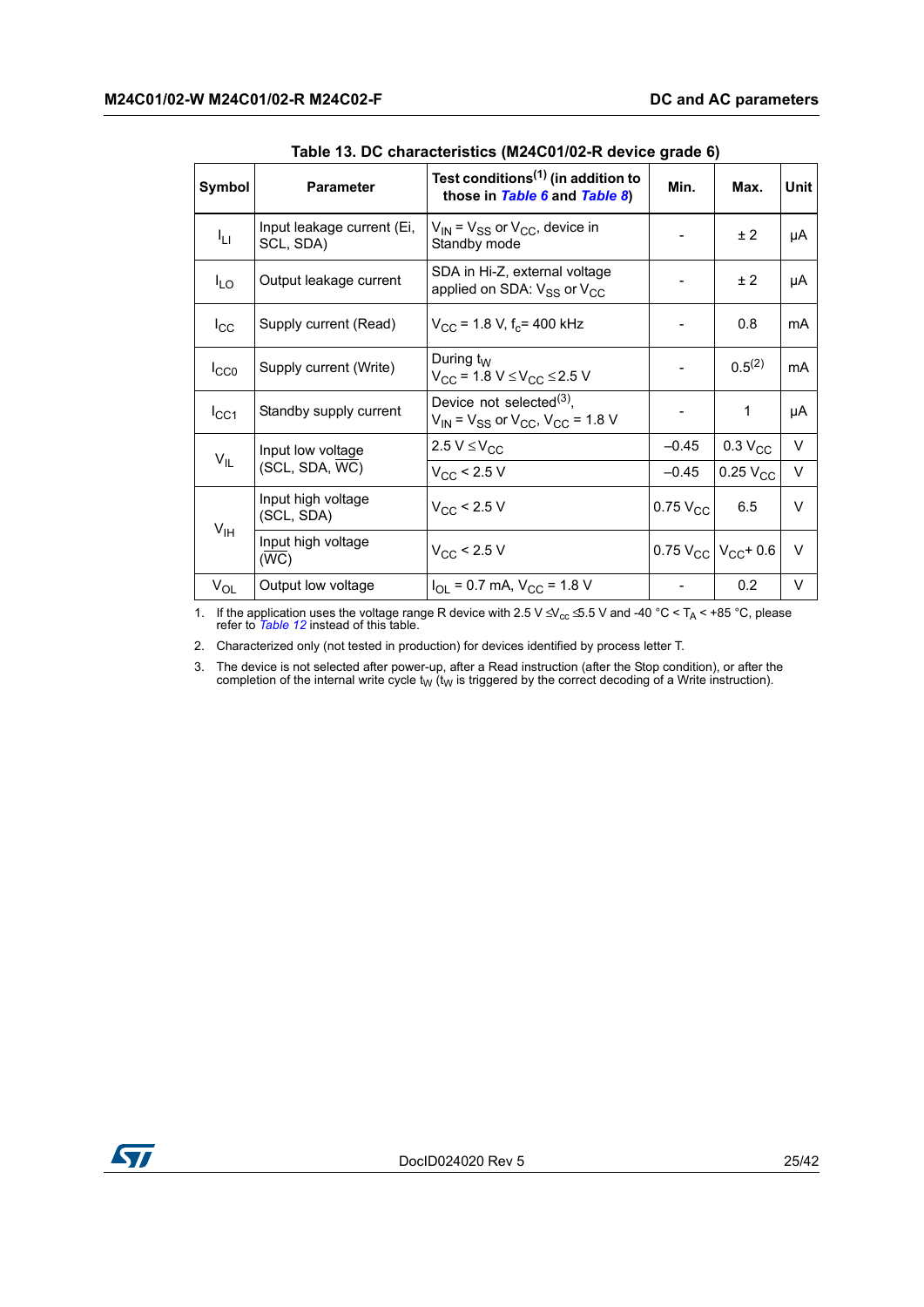<span id="page-25-0"></span>

| Symbol          | <b>Parameter</b>                        | Test conditions <sup>(1)</sup> (in addition to<br>those in Table 7 and Table 8)      | 5.444<br>Min. | Max.                        | Unit   |
|-----------------|-----------------------------------------|--------------------------------------------------------------------------------------|---------------|-----------------------------|--------|
| Iц              | Input leakage current<br>(Ei, SCL, SDA) | $V_{IN}$ = $V_{SS}$ or $V_{CC}$ , device in<br>Standby mode                          |               | ± 2                         | μA     |
| $I_{LO}$        | Output leakage current                  | $V_{\text{OUT}}$ = $V_{SS}$ or $V_{\text{CC}}$ , SDA in Hi-Z                         |               | ± 2                         | μA     |
| $I_{\rm CC}$    | Supply current (Read)                   | $V_{CC}$ = 1.6 V or 1.7 V, f <sub>c</sub> = 400 kHz                                  |               | 0.8                         | mA     |
| $I_{CC0}$       | Supply current (Write)                  | During $t_W$ ,<br>$V_{CC}$ ≤ 1.8 V                                                   |               | $0.5^{(2)}$                 | mA     |
| $I_{\rm CC1}$   | Standby supply current                  | Device not selected $^{(3)}$ ,<br>$V_{IN}$ = $V_{SS}$ or $V_{CC}$ , $V_{CC}$ ≤ 1.8 V |               | 1                           | μA     |
|                 | Input low voltage                       | 2.5 $V \leq V_{CC}$                                                                  | $-0.45$       | 0.3 V <sub>CC</sub>         | V      |
| $V_{IL}$        | (SCL, SDA, WC)                          | $V_{CC}$ < 2.5 V                                                                     | $-0.45$       | $0.25\text{ V}_{\text{CC}}$ | V      |
|                 | Input high voltage<br>(SCL, SDA)        | $V_{CC}$ < 2.5 V                                                                     | $0.75V_{CC}$  | 6.5                         | V      |
| V <sub>IH</sub> | Input high voltage<br>(WC)              | $V_{\rm CC}$ < 2.5 V                                                                 | $0.75V_{CC}$  | $V_{CC}$ +0.6               | $\vee$ |
| $V_{OL}$        | Output low voltage                      | $I_{OL}$ = 0.7 mA, $V_{CC}$ ≤ 1.8 V                                                  |               | 0.2                         | V      |

| Table 14. DC characteristics (M24C02-F, device grade 6) |  |
|---------------------------------------------------------|--|
|                                                         |  |

1. If the application uses the voltage range F device with 2.5 V ≤ V<sub>cc</sub> ≤ 5.5 V, please refer to *Table 12* instead of this table.

2. Characterized only (not tested in production) for devices identified by process letter T.

3. The device is not selected after power-up, after a Read instruction (after the Stop condition), or after the completion of the internal write cycle  $t_W$  ( $t_W$  is triggered by the correct decoding of a Write instruction).

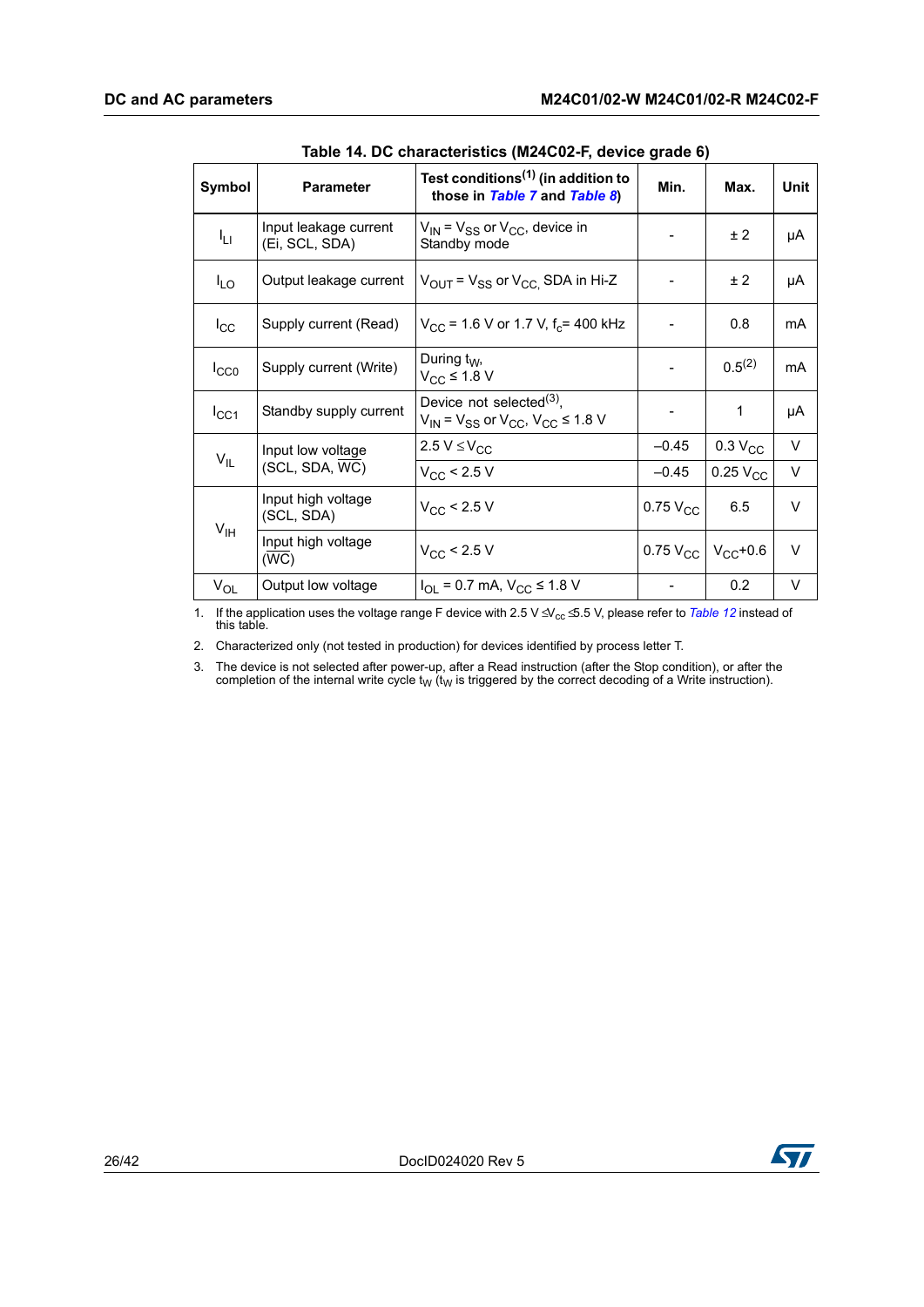<span id="page-26-0"></span>

| Symbol                      | Alt.                        | <b>Parameter</b>                                                     | Min.       | Max. | <b>Unit</b> |
|-----------------------------|-----------------------------|----------------------------------------------------------------------|------------|------|-------------|
| $f_{\rm C}$                 | $\mathsf{f}_{\mathsf{SCL}}$ | Clock frequency                                                      |            | 400  | kHz         |
| t <sub>CHCL</sub>           | t <sub>HIGH</sub>           | Clock pulse width high                                               | 600        |      | ns          |
| t <sub>CLCH</sub>           | t <sub>LOW</sub>            | Clock pulse width low                                                | 1300       |      | ns          |
| $t_{QL1QL2}$ <sup>(1)</sup> | t <sub>F</sub>              | SDA (out) fall time                                                  | $20^{(2)}$ | 300  | ns          |
| t <sub>XH1XH2</sub>         | t <sub>R</sub>              | Input signal rise time                                               | (3)        | (3)  | ns          |
| t <sub>XL1XL2</sub>         | t <sub>F</sub>              | Input signal fall time                                               | (3)        | (3)  | ns          |
| $t_{\text{DXCH}}$           | t <sub>SU:DAT</sub>         | Data in set up time                                                  | 100        |      | ns          |
| $t_{CLDX}$                  | t <sub>HD:DAT</sub>         | Data in hold time                                                    | 0          |      | ns          |
| $t_{\text{CLQX}}^{(4)}$     | $t_{\text{DH}}$             | Data out hold time                                                   | 100        |      | ns          |
| $t_{\text{CLQV}}^{(5)}$     | $t_{AA}$                    | Clock low to next data valid (access time)                           |            | 900  | ns          |
| t <sub>CHDL</sub>           | t <sub>SU:STA</sub>         | Start condition setup time                                           | 600        |      | ns          |
| t <sub>DLCL</sub>           | t <sub>HD:STA</sub>         | Start condition hold time                                            | 600        |      | ns          |
| t <sub>CHDH</sub>           | t <sub>SU:STO</sub>         | Stop condition set up time                                           | 600        |      | ns          |
| <sup>t</sup> DHDL           | $t_{\mathsf{BUF}}$          | Time between Stop condition and next Start<br>condition              | 1300       |      | ns          |
| $t_W$                       | $t_{\mathsf{WR}}$           | Write time                                                           |            | 5    | ms          |
| $t_{NS}$ <sup>(1)</sup>     |                             | Pulse width ignored (input filter on SCL and<br>SDA) - single glitch |            | 100  | ns          |

**Table 15. 400 kHz AC characteristics (I2C Fast-mode)** 

1. Characterized only, not tested in production.

2. With  $C_L$  = 10 pF.

3. There is no min. or max. values for the input signal rise and fall times. It is however recommended by the I<sup>2</sup>C specification that the input signal rise and fall times be more than 20 ns and less than 300 ns when  $f_C <$ 

4. The min value for t<sub>CLQX</sub> (Data out hold time) of the M24xxx devices offers a safe timing to bridge the undefined region of the falling edge SCL.

5. t<sub>CLQV</sub> is the time (from the falling edge of SCL) required by the SDA bus line to reach either 0.3 V<sub>CC</sub> or 0.7 V<sub>CC</sub>, assuming that R<sub>bus</sub> × C<sub>bus</sub> time constant is within the values specified in *Figure 11*.

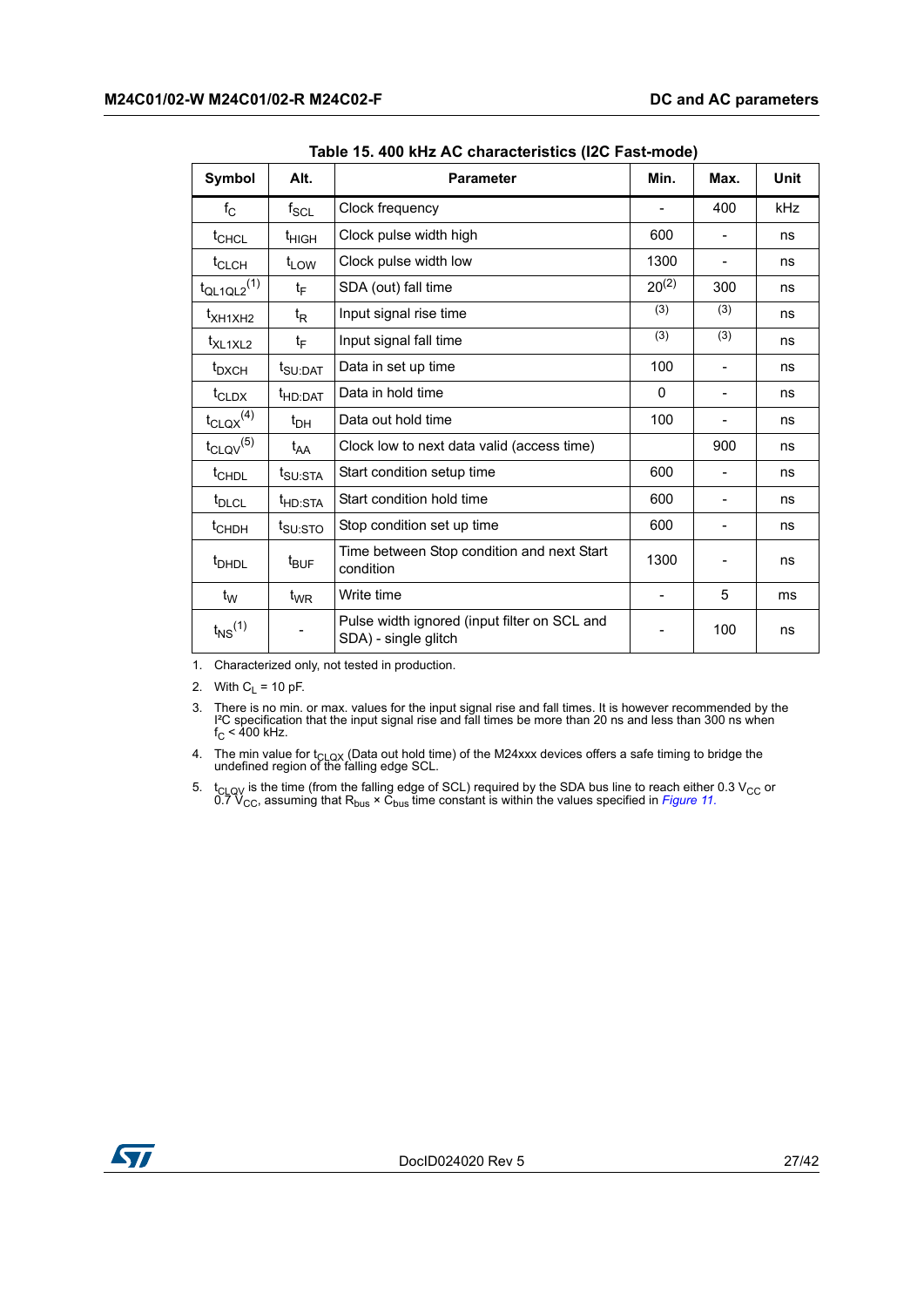<span id="page-27-0"></span>

| Symbol                      | Alt.                | <b>Parameter</b>                                                    | Min.                     | Max. | <b>Unit</b> |
|-----------------------------|---------------------|---------------------------------------------------------------------|--------------------------|------|-------------|
| $f_{\rm C}$                 | $f_{\rm SCL}$       | Clock frequency                                                     |                          | 100  | <b>kHz</b>  |
| t <sub>CHCL</sub>           | $t_{HIGH}$          | Clock pulse width high                                              | 4                        |      | μs          |
| $t_{CLCH}$                  | $t_{LOW}$           | Clock pulse width low                                               | 4.7                      |      | μs          |
| $t_{\text{XH1XH2}}$         | $t_{\mathsf{R}}$    | Input signal rise time                                              |                          | 1    | μs          |
| t <sub>XL1XL2</sub>         | $t_F$               | Input signal fall time                                              | $\overline{\phantom{0}}$ | 300  | ns          |
| $t_{QL1QL2}$ <sup>(2)</sup> | $t_F$               | SDA fall time                                                       |                          | 300  | ns          |
| t <sub>DXCH</sub>           | t <sub>SU:DAT</sub> | Data in setup time                                                  | 250                      |      | ns          |
| $t_{CLDX}$                  | t <sub>HD:DAT</sub> | Data in hold time                                                   | 0                        |      | ns          |
| $t_{\text{CLQX}}^{(3)}$     | $t_{DH}$            | Data out hold time                                                  | 200                      |      | ns          |
| $t_{\text{CLQV}}^{(4)}$     | $t_{AA}$            | Clock low to next data valid (access time)                          | $\overline{\phantom{a}}$ | 3450 | ns          |
| $t_{\text{CHDL}}^{(5)}$     | t <sub>SU:STA</sub> | Start condition setup time                                          | 4.7                      |      | μs          |
| t <sub>DLCL</sub>           | t <sub>HD:STA</sub> | Start condition hold time                                           | 4                        |      | μs          |
| t <sub>CHDH</sub>           | t <sub>SU:STO</sub> | Stop condition setup time                                           | 4                        |      | μs          |
| <sup>t</sup> DHDL           | $t_{\text{BUF}}$    | Time between Stop condition and next Start<br>condition             | 4.7                      |      | μs          |
| $t_W$                       | $t_{WR}$            | Write time                                                          | -                        | 5    | ms          |
| $t_{NS}$ <sup>(2)</sup>     |                     | Pulse width ignored (input filter on SCL and<br>SDA), single glitch |                          | 100  | ns          |

**Table 16. 100 kHz AC characteristics (I2C Standard mode)(1)**

1. Values recommended by the I2C bus Standard-mode specification for a robust design of the I2C bus application. Note that the M24xxx devices decode correctly faster timings as specified in *Table 15: 400 kHz AC characteristics (I2C Fast-mode)*.

2. Characterized only.

3. To avoid spurious Start and Stop conditions, a minimum delay is placed between SCL=1 and the falling or rising edge of SDA.

4. t<sub>CLQV</sub> is the time (from the falling edge of SCL) required by the SDA bus line to reach either 0.3 V<sub>CC</sub> or 0.7 V<sub>CC</sub>, assuming that Rbus × Cbus time constant is within the values specified in *Figure 11*.

5. For a reStart condition, or following a Write cycle.

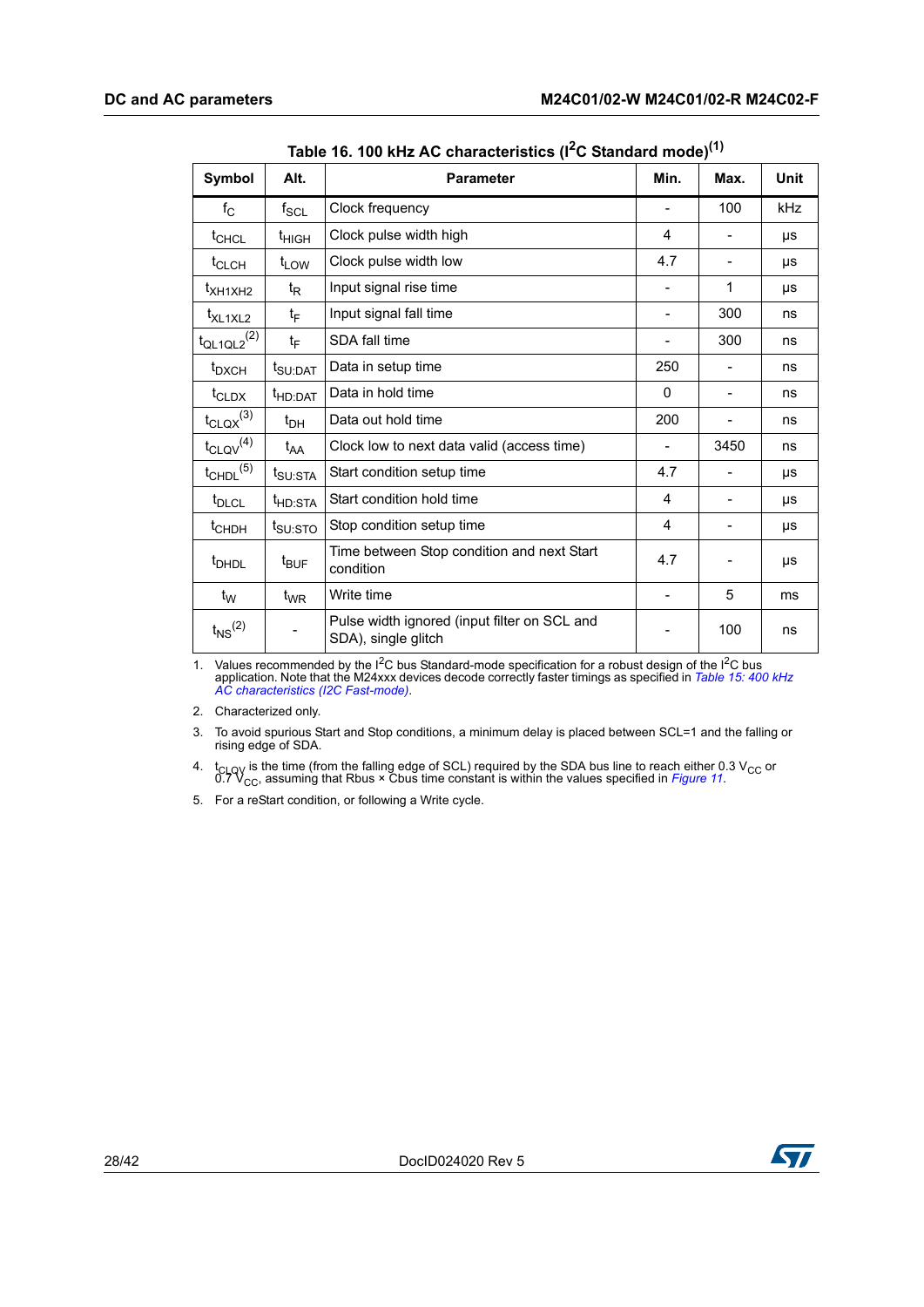<span id="page-28-0"></span>

#### Figure 11. Maximum R<sub>bus</sub> value versus bus parasitic capacitance (C<sub>bus</sub>) for an I2C bus at maximum frequency f<sub>C</sub> = 400 kHz



<span id="page-28-1"></span>



DocID024020 Rev 5 29/42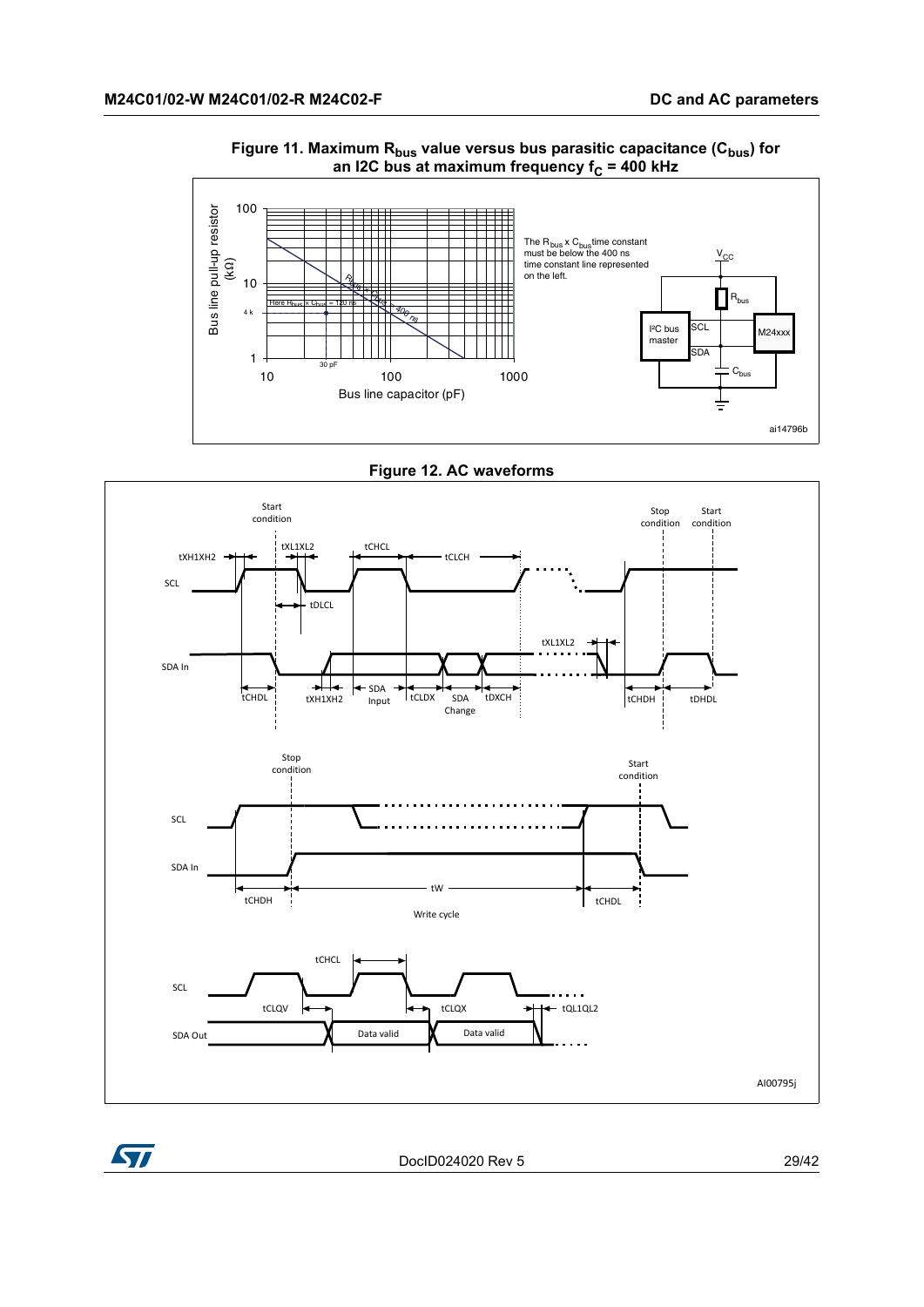# <span id="page-29-0"></span>**9 Package information**

In order to meet environmental requirements, ST offers these devices in different grades of ECOPACK® packages, depending on their level of environmental compliance. ECOPACK® specifications, grade definitions and product status are available at: *www.st.com*. ECOPACK® is an ST trademark.

### <span id="page-29-1"></span>**9.1 UFDFPN5 package information**

<span id="page-29-3"></span>

**Figure 13. UFDFPN5 – 1.7x1.4 mm, 0.55 mm thickness, ultra thin fine pitch dual flat package, no lead - package outline**

1. On the bottom side, pin 1 is identified by the specific pad shape and, on the top side, pin 1 is defined from the orientation of the marking: when reading the marking, pin 1 is below the upper left package corner.

<span id="page-29-2"></span>

| <b>Symbol</b>  |            | millimeters |       |            | inches $(1)$ |            |
|----------------|------------|-------------|-------|------------|--------------|------------|
|                | <b>Min</b> | <b>Typ</b>  | Max   | <b>Min</b> | <b>Typ</b>   | <b>Max</b> |
| A              | 0.500      | 0.550       | 0.600 | 0.0197     | 0.0217       | 0.0236     |
| A <sub>1</sub> | 0.000      |             | 0.050 | 0.0000     |              | 0.0020     |
| $b^{(2)}$      | 0.175      | 0.200       | 0.225 | 0.0069     | 0.0079       | 0.0089     |
| D              | 1.600      | 1.700       | 1.800 | 0.0630     | 0.0669       | 0.0709     |
| D <sub>1</sub> | 1.400      | 1.500       | 1.600 | 0.0551     | 0.0591       | 0.0630     |
| E              | 1.300      | 1.400       | 1.500 | 0.0512     | 0.0551       | 0.0591     |
| E1             | 0.175      | 0.200       | 0.225 | 0.0069     | 0.0079       | 0.0089     |
| X              |            | 0.200       |       |            | 0.0079       |            |
| Y              |            | 0.200       |       |            | 0.0079       |            |
| e              |            | 0.400       |       |            | 0.0157       |            |

| Table 17. UFDFPN5 - 1.7 × 1.4 mm, 0.55 mm thickness, ultra thin fine pitch |
|----------------------------------------------------------------------------|
| dual flat package, no lead - package mechanical data                       |

30/42 DocID024020 Rev 5

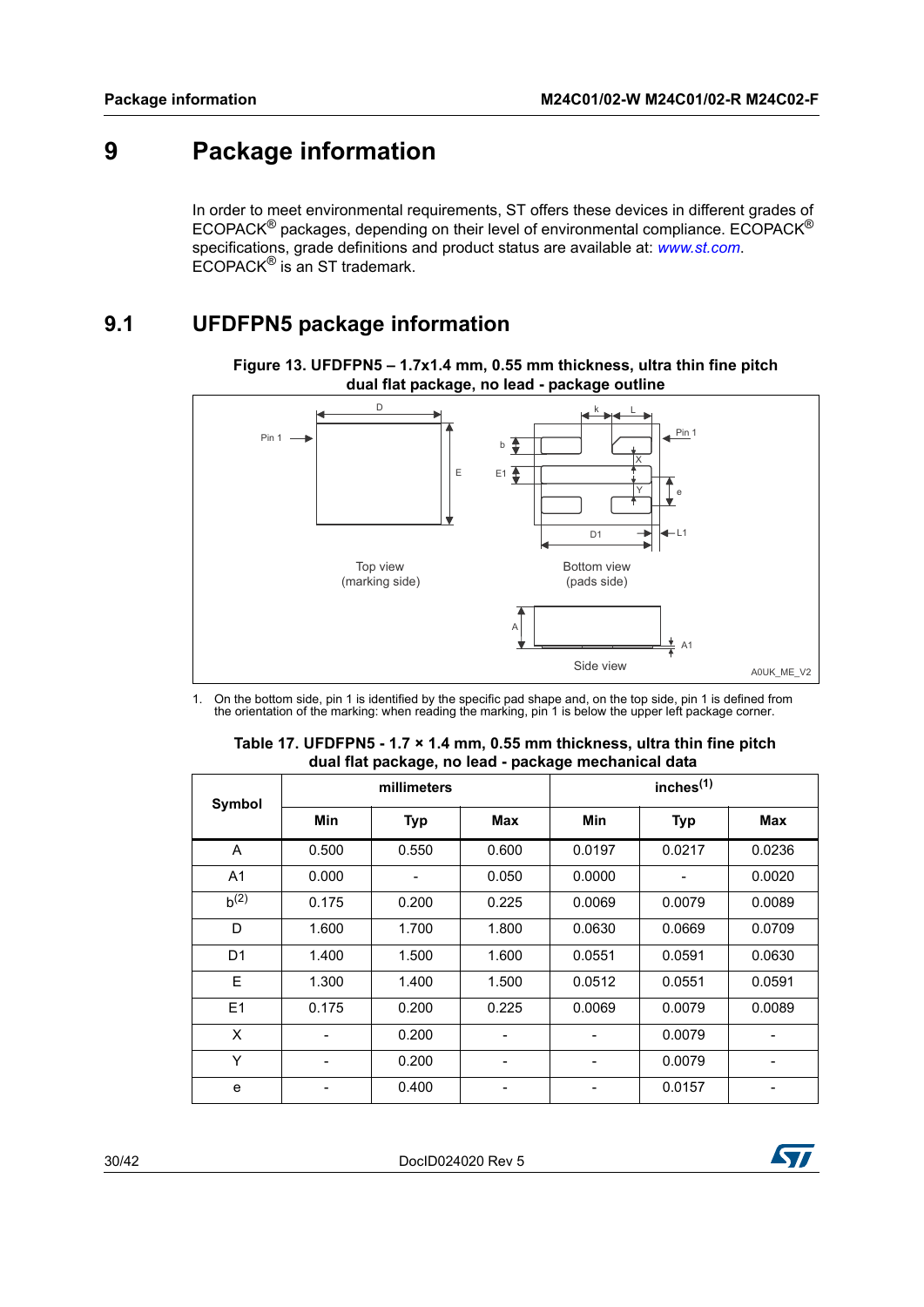|                       | adal hat package, no lead - package mechanical data (continued) |            |              |        |            |        |  |
|-----------------------|-----------------------------------------------------------------|------------|--------------|--------|------------|--------|--|
| millimeters<br>Symbol |                                                                 |            | inches $(1)$ |        |            |        |  |
|                       | Min                                                             | <b>Typ</b> | Max          | Min    | <b>Typ</b> | Max    |  |
|                       | 0.500                                                           | 0.550      | 0.600        | 0.0197 | 0.0217     | 0.0236 |  |
| L1                    | $\overline{\phantom{0}}$                                        | 0.100      | -            |        | 0.0039     |        |  |
| κ                     | $\overline{\phantom{a}}$                                        | 0.400      | -            |        | 0.0157     | -      |  |

#### **Table 17. UFDFPN5 - 1.7 × 1.4 mm, 0.55 mm thickness, ultra thin fine pitch dual flat package, no lead - package mechanical data (continued)**

1. Values in inches are converted from mm and rounded to 4 decimal digits.

2. Dimension b applies to plated terminal and is measured between 0.15 and 0.30mm from the terminal tip.

#### <span id="page-30-0"></span>**Figure 14. UFDFPN5 - 5-lead, 1.7 × 1.4 mm, 0.55 mm thickness, ultra thin fine pitch dual flat package, no lead recommended footprint**



1. Dimensions are expressed in millimeters.

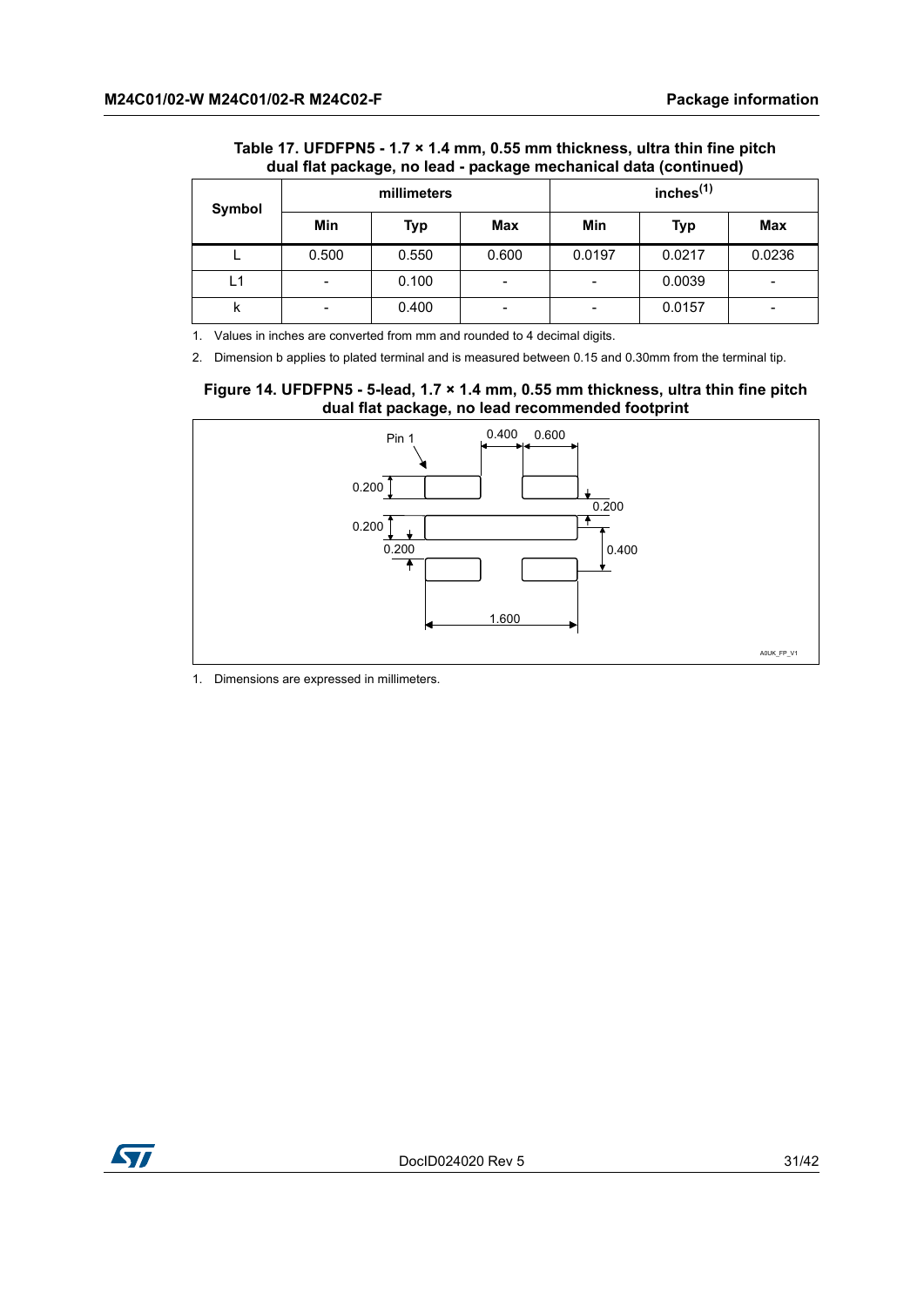# <span id="page-31-0"></span>**9.2 TSSOP8 package information**



<span id="page-31-2"></span>**Figure 15.TSSOP8 – 3x4.4 mm, 0.65 mm pitch, 8-lead thin shrink small outline, package outline**

1. Drawing is not to scale.

#### <span id="page-31-1"></span>**Table 18. TSSOP8 – 3 x 4.4 mm, 0.65 mm pitch, 8-lead thin shrink small outline, package mechanical data**

|                | millimeters |       |                          | inches <sup>(1)</sup> |                |                          |
|----------------|-------------|-------|--------------------------|-----------------------|----------------|--------------------------|
| Symbol         | Min.        | Typ.  | Max.                     | Min.                  | Typ.           | Max.                     |
| A              |             |       | 1.200                    |                       | $\overline{a}$ | 0.0472                   |
| A <sub>1</sub> | 0.050       |       | 0.150                    | 0.0020                |                | 0.0059                   |
| A <sub>2</sub> | 0.800       | 1.000 | 1.050                    | 0.0315                | 0.0394         | 0.0413                   |
| b              | 0.190       |       | 0.300                    | 0.0075                |                | 0.0118                   |
| C              | 0.090       |       | 0.200                    | 0.0035                |                | 0.0079                   |
| <b>CP</b>      |             |       | 0.100                    |                       |                | 0.0039                   |
| D              | 2.900       | 3.000 | 3.100                    | 0.1142                | 0.1181         | 0.1220                   |
| e              | -           | 0.650 | $\overline{\phantom{0}}$ |                       | 0.0256         | $\overline{\phantom{a}}$ |
| E              | 6.200       | 6.400 | 6.600                    | 0.2441                | 0.2520         | 0.2598                   |
| E1             | 4.300       | 4.400 | 4.500                    | 0.1693                | 0.1732         | 0.1772                   |
| L              | 0.450       | 0.600 | 0.750                    | 0.0177                | 0.0236         | 0.0295                   |
| L1             |             | 1.000 | -                        |                       | 0.0394         | $\overline{\phantom{a}}$ |
| $\alpha$       | $0^{\circ}$ |       | $8^{\circ}$              | $0^{\circ}$           |                | $8^\circ$                |

1. Values in inches are converted from mm and rounded to four decimal digits.

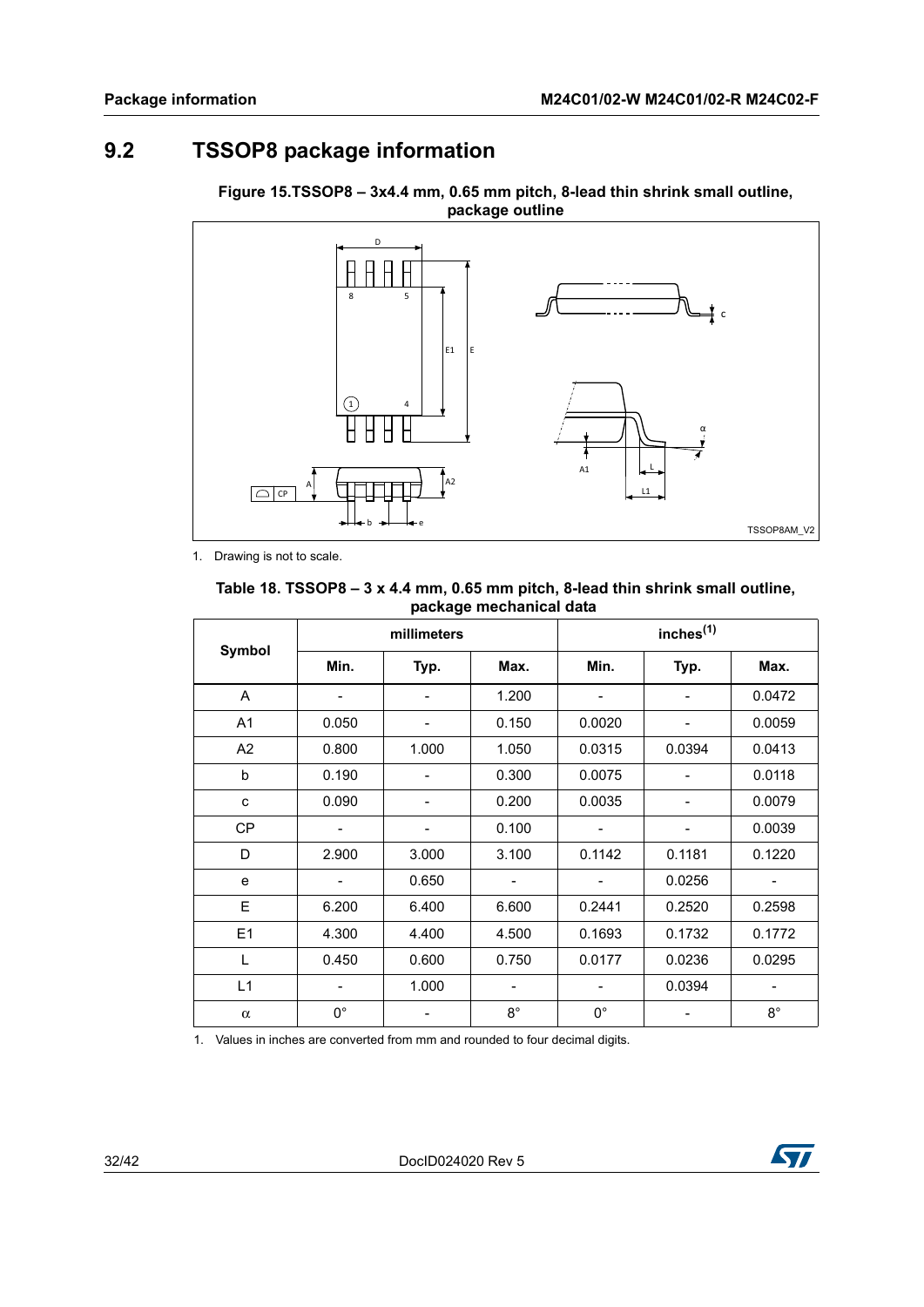# <span id="page-32-0"></span>**9.3 SO8N package information**

<span id="page-32-2"></span>**Figure 16. SO8N – 3.9x4.9 mm, 8-lead plastic small outline, 150 mils body width, package outline**



1. Drawing is not to scale.

<span id="page-32-1"></span>

| Table 19. SO8N – 3.9x4.9 mm, 8-lead plastic small outline, 150 mils body width, |  |
|---------------------------------------------------------------------------------|--|
| package mechanical data                                                         |  |

| Symbol         | millimeters |                          |                          | inches <sup>(1)</sup> |                              |                          |
|----------------|-------------|--------------------------|--------------------------|-----------------------|------------------------------|--------------------------|
|                | Min.        | Typ.                     | Max.                     | Min.                  | Typ.                         | Max.                     |
| A              |             | $\overline{\phantom{a}}$ | 1.750                    |                       |                              | 0.0689                   |
| A <sub>1</sub> | 0.100       | $\overline{\phantom{a}}$ | 0.250                    | 0.0039                | $\overline{\phantom{a}}$     | 0.0098                   |
| A <sub>2</sub> | 1.250       | $\overline{\phantom{a}}$ |                          | 0.0492                | $\overline{\phantom{a}}$     |                          |
| b              | 0.280       | $\overline{\phantom{0}}$ | 0.480                    | 0.0110                | $\overline{a}$               | 0.0189                   |
| C              | 0.170       | $\overline{\phantom{a}}$ | 0.230                    | 0.0067                |                              | 0.0091                   |
| D              | 4.800       | 4.900                    | 5.000                    | 0.1890                | 0.1929                       | 0.1969                   |
| E              | 5.800       | 6.000                    | 6.200                    | 0.2283                | 0.2362                       | 0.2441                   |
| E1             | 3.800       | 3.900                    | 4.000                    | 0.1496                | 0.1535                       | 0.1575                   |
| e              |             | 1.270                    | $\blacksquare$           |                       | 0.0500                       | $\overline{\phantom{a}}$ |
| h              | 0.250       |                          | 0.500                    | 0.0098                |                              | 0.0197                   |
| k              | $0^{\circ}$ | $\overline{\phantom{a}}$ | $8^{\circ}$              | $0^{\circ}$           | $\overline{\phantom{a}}$     | $8^{\circ}$              |
| L              | 0.400       | $\overline{\phantom{a}}$ | 1.270                    | 0.0157                | $\qquad \qquad \blacksquare$ | 0.0500                   |
| L1             |             | 1.040                    | $\overline{\phantom{0}}$ |                       | 0.0409                       | $\overline{\phantom{a}}$ |
| ccc            |             | -                        | 0.100                    |                       |                              | 0.0039                   |

1. Values in inches are converted from mm and rounded to four decimal digits.

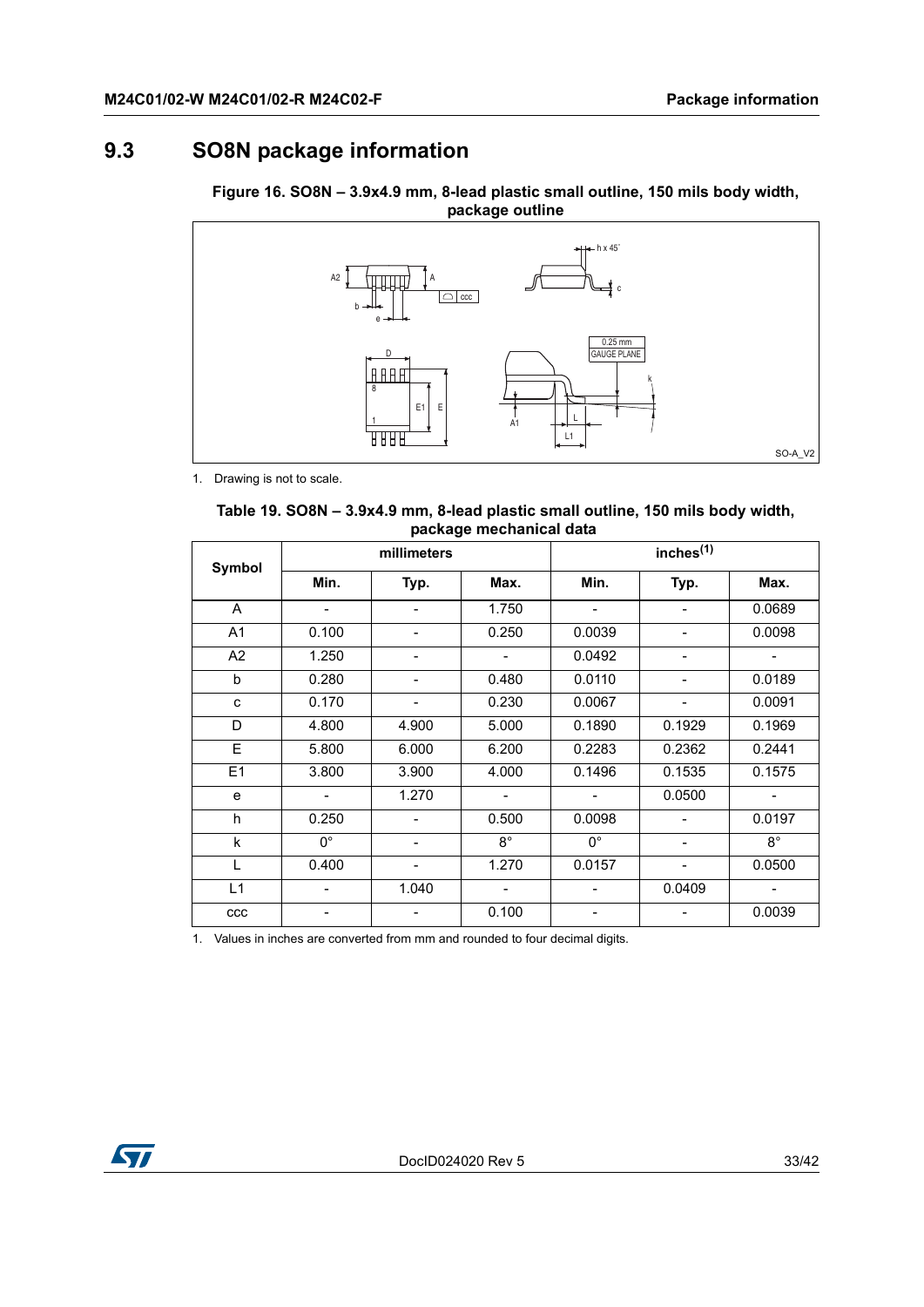<span id="page-33-0"></span>



1. Dimensions are expressed in millimeters.

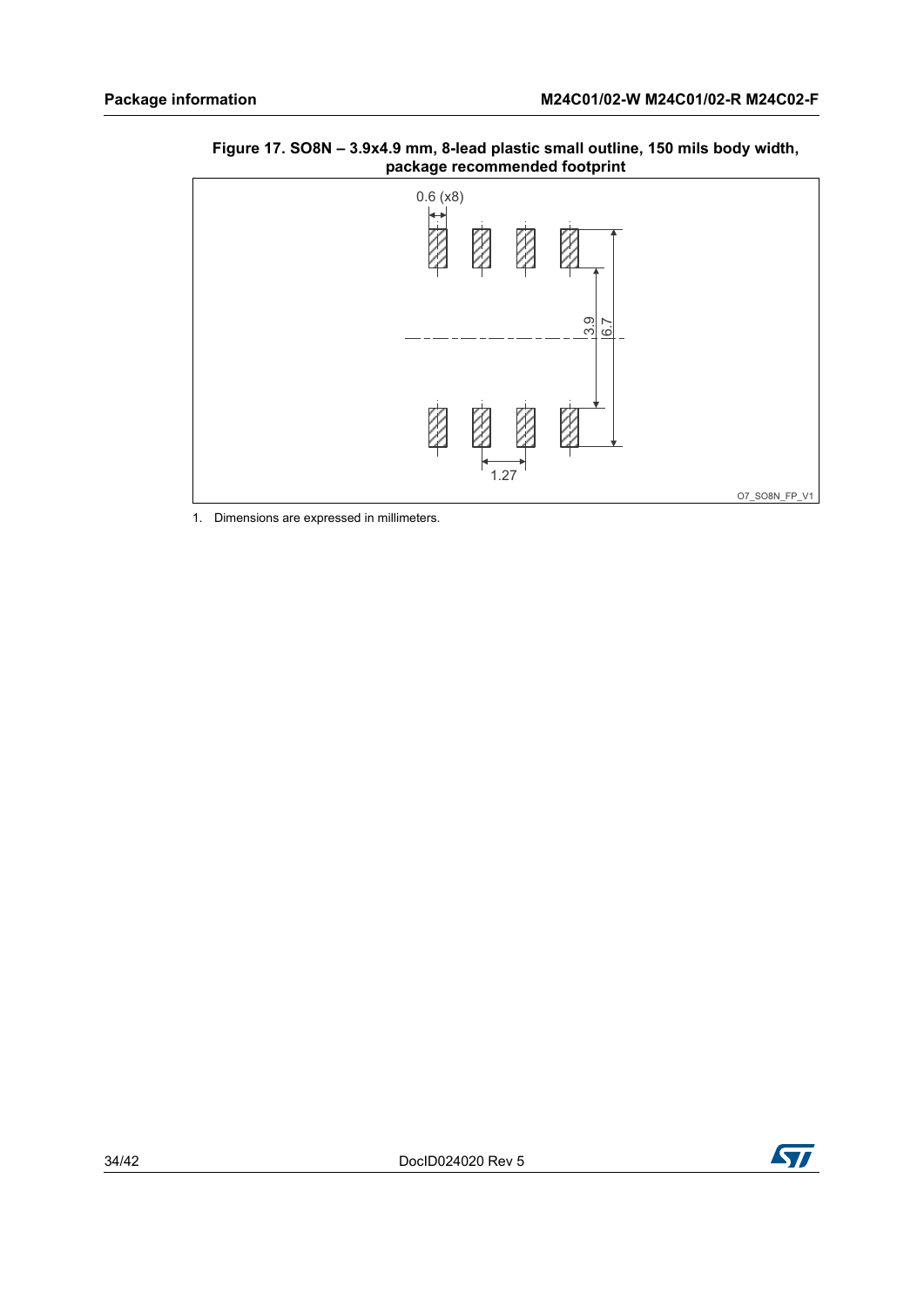# <span id="page-34-0"></span>**9.4 PDIP8 package information**

<span id="page-34-2"></span>

**Figure 18. PDIP8 – 8-pin plastic DIP, 0.25 mm lead frame, package outline**

1. Drawing is not to scale.

2. Not recommended for new designs.

#### <span id="page-34-1"></span>**Table 20. PDIP8 – 8-pin plastic DIP, 0.25 mm lead frame, package mechanical data**

|                |                              | millimeters |                              |                              | inches <sup>(1)</sup>        |        |
|----------------|------------------------------|-------------|------------------------------|------------------------------|------------------------------|--------|
| <b>Symbol</b>  | Min.                         | Typ.        | Max.                         | Min.                         | Typ.                         | Max.   |
| A              | $\qquad \qquad \blacksquare$ | -           | 5.33                         | $\qquad \qquad \blacksquare$ | $\qquad \qquad \blacksquare$ | 0.2098 |
| A1             | 0.38                         |             | $\overline{\phantom{a}}$     | 0.0150                       | -                            |        |
| A2             | 2.92                         | 3.30        | 4.95                         | 0.1150                       | 0.1299                       | 0.1949 |
| b              | 0.36                         | 0.46        | 0.56                         | 0.0142                       | 0.0181                       | 0.0220 |
| b <sub>2</sub> | 1.14                         | 1.52        | 1.78                         | 0.0449                       | 0.0598                       | 0.0701 |
| C              | 0.20                         | 0.25        | 0.36                         | 0.0079                       | 0.0098                       | 0.0142 |
| D              | 9.02                         | 9.27        | 10.16                        | 0.3551                       | 0.3650                       | 0.4000 |
| E              | 7.62                         | 7.87        | 8.26                         | 0.3000                       | 0.3098                       | 0.3252 |
| E1             | 6.10                         | 6.35        | 7.11                         | 0.2402                       | 0.2500                       | 0.2799 |
| e              |                              | 2.54        | -                            |                              | 0.1000                       |        |
| eA             |                              | 7.62        | $\qquad \qquad \blacksquare$ |                              | 0.3000                       |        |
| eB             |                              | -           | 10.92                        | $\qquad \qquad \blacksquare$ | -                            | 0.4299 |
| L              | 2.92                         | 3.30        | 3.81                         | 0.1150                       | 0.1299                       | 0.1500 |

1. Values in inches are converted from mm and rounded to four decimal digits.

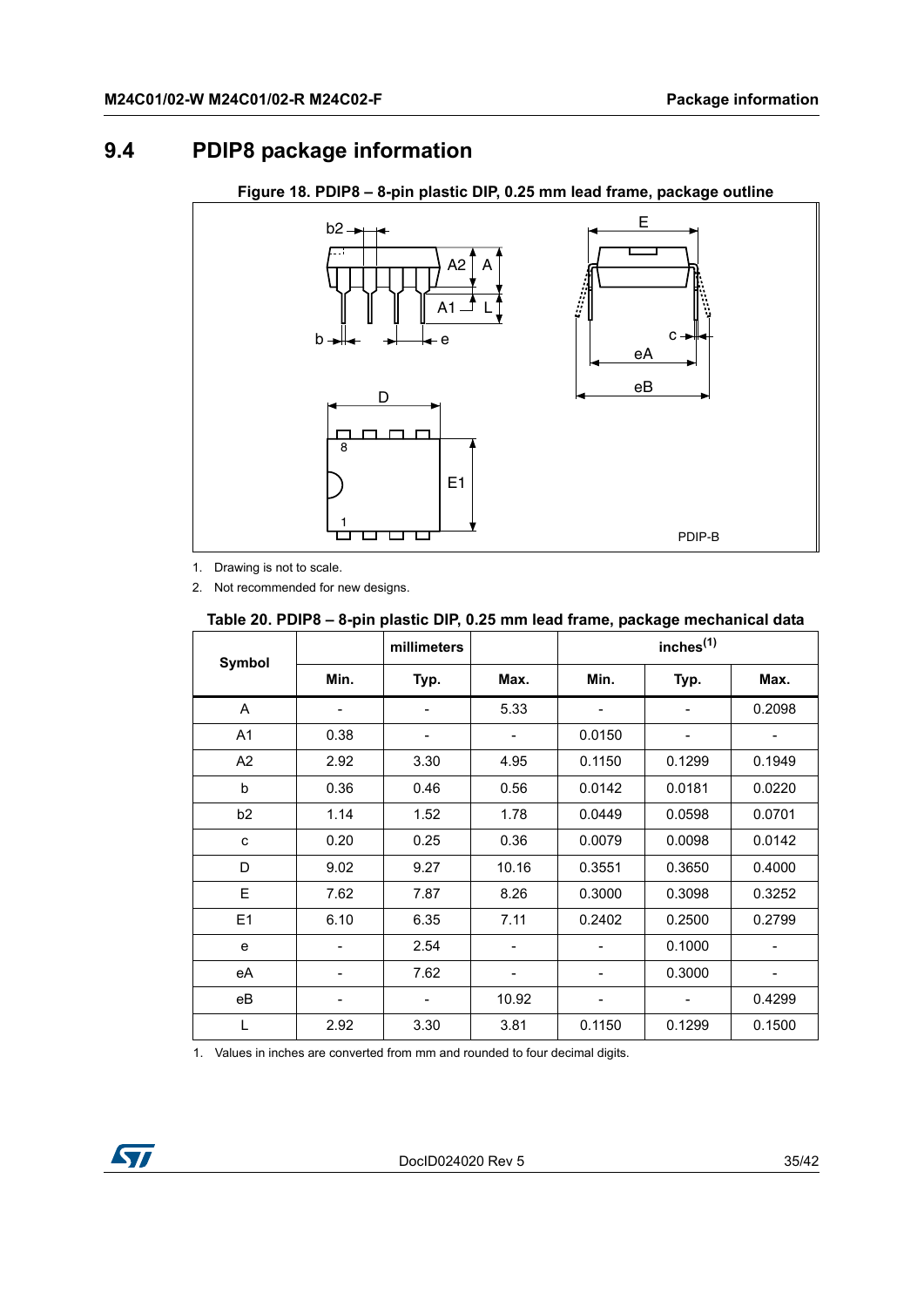# <span id="page-35-0"></span>**9.5 UFDFN8 package information**

<span id="page-35-2"></span>



1. Max. package warpage is 0.05 mm.

- 2. Exposed copper is not systematic and can appear partially or totally according to the cross section.
- 3. Drawing is not to scale.
- 4. The central pad (the area E2 by D2 in the above illustration) must be either connected to VSS or left floating (not connected) in the end application.

<span id="page-35-1"></span>

| Table 21. UFDFN8 - 8-lead, $2 \times 3$ mm, 0.5 mm pitch ultra thin profile fine pitch dual flat |              |  |  |  |
|--------------------------------------------------------------------------------------------------|--------------|--|--|--|
| package mechanical data                                                                          |              |  |  |  |
| millimeters                                                                                      | inches $(1)$ |  |  |  |

| Symbol         | millimeters |            |            | inches $(1)$ |        |        |
|----------------|-------------|------------|------------|--------------|--------|--------|
|                | Min         | <b>Typ</b> | <b>Max</b> | Min          | Typ    | Max    |
| $\overline{A}$ | 0.450       | 0.550      | 0.600      | 0.0177       | 0.0217 | 0.0236 |
| A <sub>1</sub> | 0.000       | 0.020      | 0.050      | 0.0000       | 0.0008 | 0.0020 |
| $b^{(2)}$      | 0.200       | 0.250      | 0.300      | 0.0079       | 0.0098 | 0.0118 |
| D              | 1.900       | 2.000      | 2.100      | 0.0748       | 0.0787 | 0.0827 |
| D <sub>2</sub> | 1.200       |            | 1.600      | 0.0472       |        | 0.0630 |
| E              | 2.900       | 3.000      | 3.100      | 0.1142       | 0.1181 | 0.1220 |

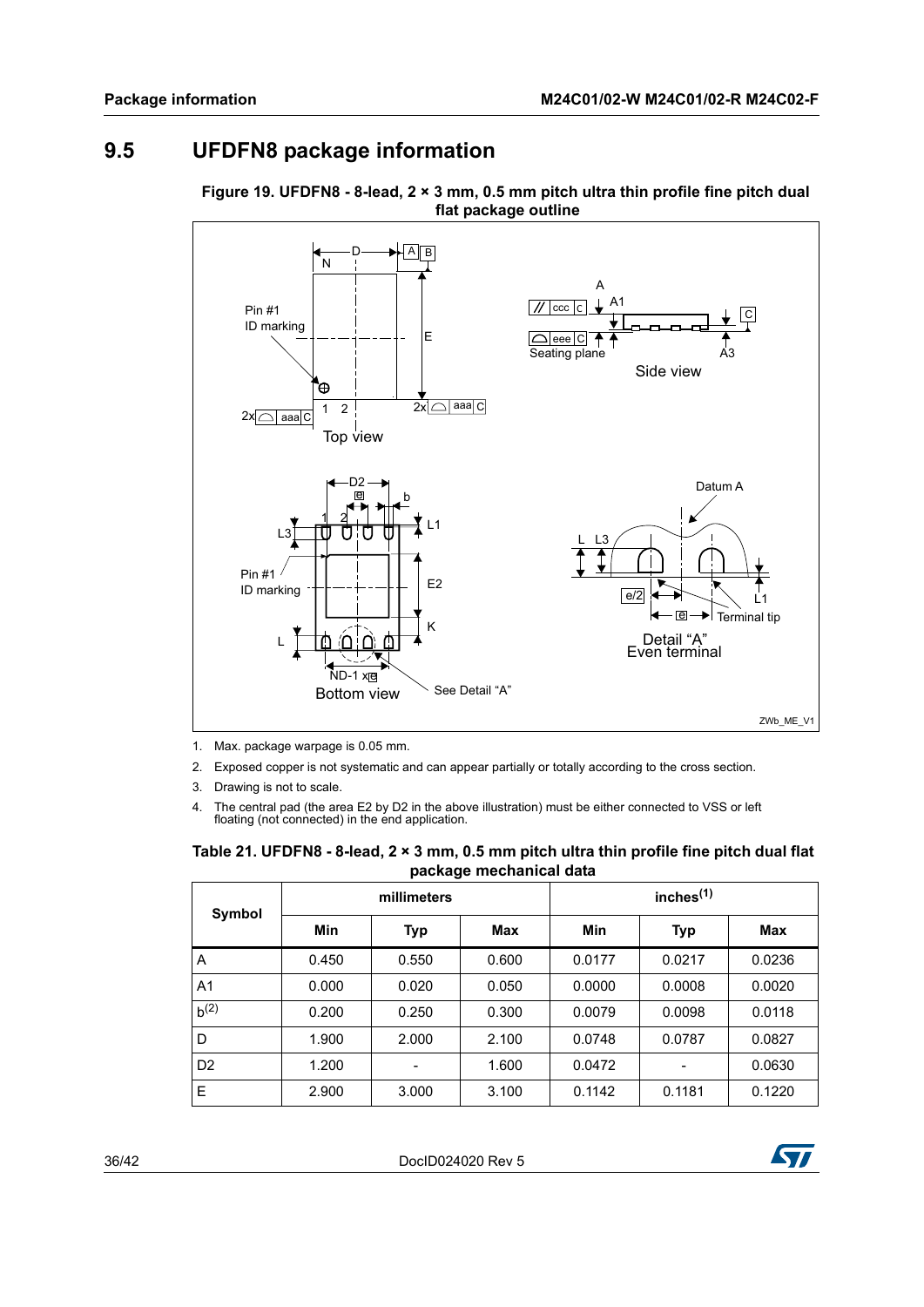| Symbol         | ┏<br>---- g<br>millimeters   |                          |                          | ----<br>inches <sup>(1)</sup> |                 |                          |
|----------------|------------------------------|--------------------------|--------------------------|-------------------------------|-----------------|--------------------------|
|                | Min                          | <b>Typ</b>               | Max                      | Min                           | <b>Typ</b>      | Max                      |
| E <sub>2</sub> | 1.200                        |                          | 1.600                    | 0.0472                        |                 | 0.0630                   |
| e              | -                            | 0.500                    | $\overline{\phantom{a}}$ |                               | 0.0197          |                          |
| Κ              | 0.300                        |                          | -                        | 0.0118                        |                 |                          |
| L              | 0.300                        | $\overline{\phantom{0}}$ | 0.500                    | 0.0118                        |                 | 0.0197                   |
| L1             |                              |                          | 0.150                    |                               |                 | 0.0059                   |
| L <sub>3</sub> | 0.300                        | $\overline{\phantom{0}}$ | $\overline{\phantom{a}}$ | 0.0118                        | $\qquad \qquad$ | $\overline{\phantom{a}}$ |
| aaa            | $\overline{\phantom{a}}$     |                          | 0.150                    |                               |                 | 0.0059                   |
| bbb            |                              |                          | 0.100                    |                               |                 | 0.0039                   |
| ccc            | -                            |                          | 0.100                    | -                             |                 | 0.0039                   |
| ddd            | $\qquad \qquad \blacksquare$ |                          | 0.050                    |                               |                 | 0.0020                   |
| $eee^{(3)}$    | -                            | $\overline{\phantom{a}}$ | 0.080                    |                               |                 | 0.0031                   |

#### **Table 21. UFDFN8 - 8-lead, 2 × 3 mm, 0.5 mm pitch ultra thin profile fine pitch dual flat package mechanical data (continued)**

1. Values in inches are converted from mm and rounded to 4 decimal digits.

2. Dimension b applies to plated terminal and is measured between 0.15 and 0.30 mm from the terminal tip.

3. Applied for exposed die paddle and terminals. Exclude embedding part of exposed die paddle from measuring.

#### <span id="page-36-0"></span>**Figure 20. UFDFN8 - 8-lead, 2 × 3 mm, 0.5 mm pitch ultra thin profile fine pitch dual flat recommended footprint**



1. Dimensions are expressed in millimeters.

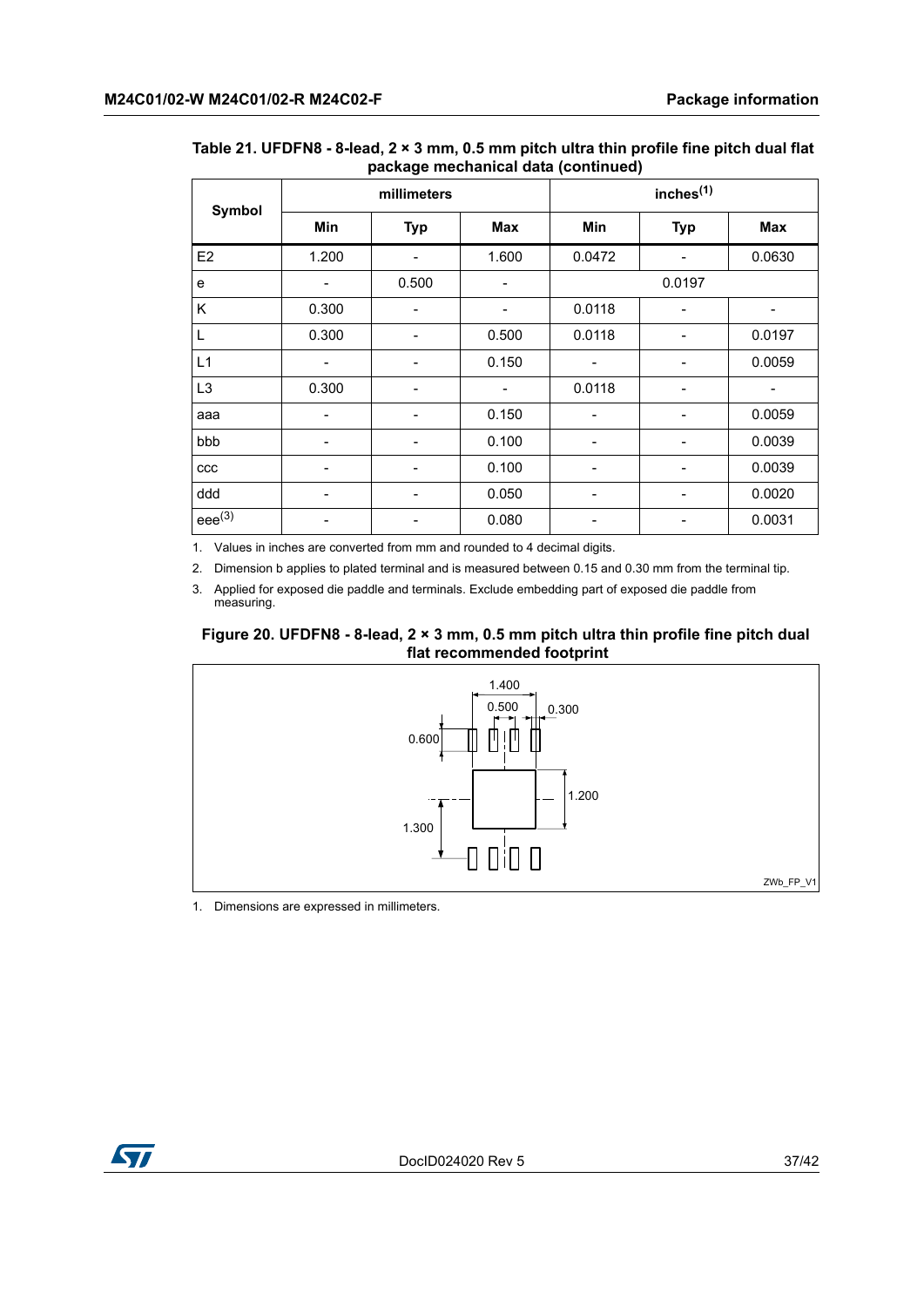# <span id="page-37-0"></span>**10 Part numbering**

<span id="page-37-1"></span>

|                                                                           | Table 22. Ordering information scheme |             |
|---------------------------------------------------------------------------|---------------------------------------|-------------|
| Example:                                                                  | M24C02                                | W MC 6<br>т |
| Device type                                                               |                                       |             |
| $M24 = I2C$ serial access EEPROM                                          |                                       |             |
|                                                                           |                                       |             |
| <b>Device function</b>                                                    |                                       |             |
| $CO1 = 1$ Kbit (128 x 8 bit)                                              |                                       |             |
| $CO2 = 2$ Kbit (256 x 8 bit)                                              |                                       |             |
|                                                                           |                                       |             |
| <b>Operating voltage</b>                                                  |                                       |             |
| $W = V_{CC} = 2.5 V$ to 5.5 V                                             |                                       |             |
| $R = V_{CC} = 1.8 V$ to 5.5 V                                             |                                       |             |
| $F = V_{CC} = 1.6 V$ or 1.7 V to 5.5 V                                    |                                       |             |
|                                                                           |                                       |             |
| Package                                                                   |                                       |             |
| $BN = PDIP8^{(1)(2)}$                                                     |                                       |             |
| $MN = SO8 (150 \text{ mil width})^{(3)}$                                  |                                       |             |
| DW = TSSOP8 $(169 \text{ mil width})^{(3)}$                               |                                       |             |
| $MC = UFDFPN8 (MLP8)^{(3)}$                                               |                                       |             |
| MH = UFDFPN5 $(MLP5)^{(3)}$                                               |                                       |             |
|                                                                           |                                       |             |
| Device grade                                                              |                                       |             |
| 6 = Industrial: device tested with standard test flow over $-40$ to 85 °C |                                       |             |
|                                                                           |                                       |             |
| <b>Option</b>                                                             |                                       |             |
|                                                                           |                                       |             |
| $T =$ Tape and reel packing                                               |                                       |             |

P or G = ECOPACK2® (RoHS compliant)

- 1. RoHS-compliant (ECOPACK1®)
- 2. Not recommended for new designs.
- 3. ECOPACK2<sup>®</sup> (RoHS compliant and free of brominated, chlorinated and antimony-oxide flame retardants)

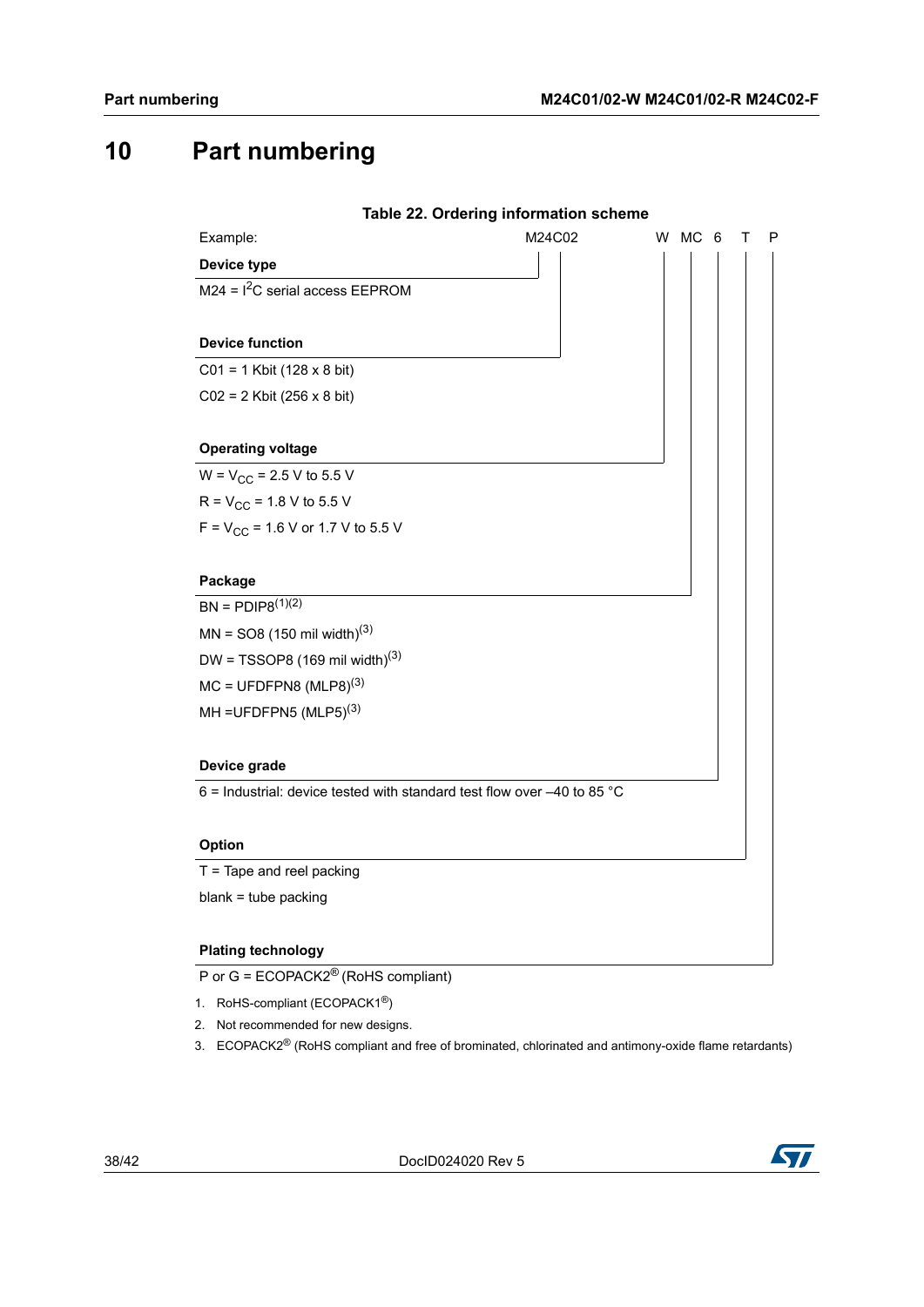#### **Engineering samples**

Parts marked as "ES", "E" or accompanied by an Engineering Sample notification letter, are not yet qualified and therefore not yet ready to be used in production and any consequences deriving from such usage will not be at ST charge. In no event, ST will be liable for any customer usage of these engineering samples in production. ST Quality has to be contacted prior to any decision to use these Engineering samples to run qualification activity.

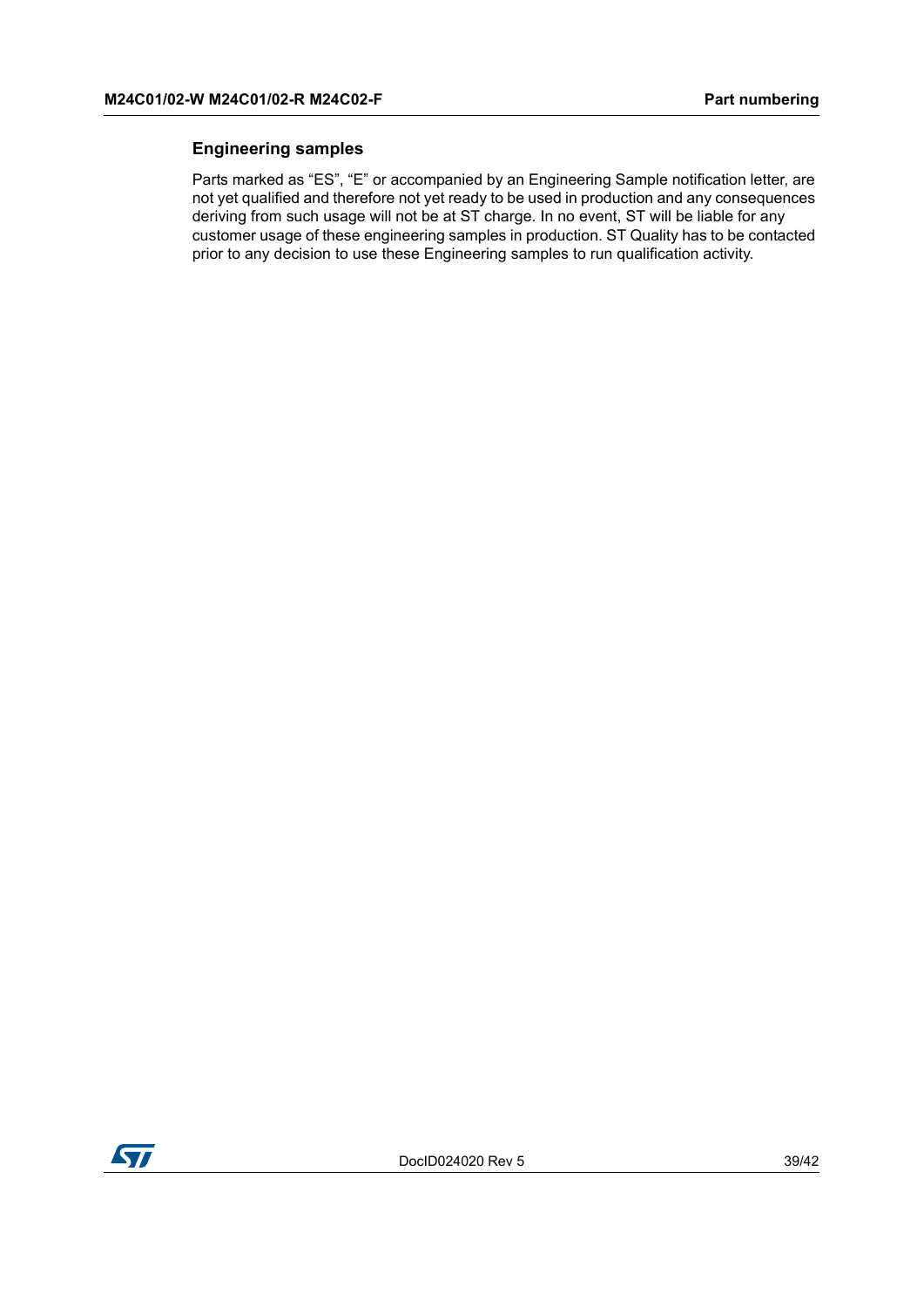# <span id="page-39-0"></span>**11 Revision history**

<span id="page-39-1"></span>

| <b>Date</b> | <b>Revision</b> | <b>Changes</b>                                                                                                                                                                                                                                                                                                                                                                                                                                                                                                                                                                                                                                                                                    |  |
|-------------|-----------------|---------------------------------------------------------------------------------------------------------------------------------------------------------------------------------------------------------------------------------------------------------------------------------------------------------------------------------------------------------------------------------------------------------------------------------------------------------------------------------------------------------------------------------------------------------------------------------------------------------------------------------------------------------------------------------------------------|--|
| 17-Dec-2012 | 1               | New M24C01/02 datasheet resulting from splitting the previous<br>datasheet M24C08-x M24C04-x M24C02-x M24C01-x (revision 18)<br>into separate datasheets.<br>Added part number M24C02-F.<br>Updated ESD value in Table 4.<br>Updated standby supply current values (I <sub>CCI</sub> ) in Table 12, Table 13<br>and Table 14.                                                                                                                                                                                                                                                                                                                                                                     |  |
| 24-Sep-2013 | 2               | Added:<br>- Table 10: Cycling performance<br>- Table 7: Operating conditions (voltage range F) and Table 7:<br>Operating conditions (voltage range F, for all other devices)<br>Updated:<br>- Features: supply voltage, write cycles and data retention<br>- Section 1: Description<br>- Note <sup>(1)</sup> under Table 4: Absolute maximum ratings<br>- Table 11: Memory cell data retention, Table 12: DC characteristics<br>(M24C01/02-W, device grade 6), Table 13: DC characteristics<br>(M24C01/02-R device grade 6), Table 14: DC characteristics<br>(M24C02-F, device grade 6), Table 21: Ordering information<br>scheme<br>- Figure 11: AC waveforms<br>Renamed Figure 15 and Table 21. |  |
| 06-Dec-2016 | 3               | Updated: Section 1: Description, notes on Table 4: Absolute<br>maximum ratings, title of Table 7: Operating conditions (voltage range<br>F), note 1 on Table 11: Memory cell data retention, Table 12: DC<br>characteristics (M24C01/02-W, device grade 6), Table 13: DC<br>characteristics (M24C01/02-R device grade 6), Table 14: DC<br>characteristics (M24C02-F, device grade 6), Table 21: Ordering<br>information scheme<br>Removed Table 7: Operating conditions (voltage range F. for all other<br>devices)<br>Added Figure 14: SO8N - 3.9x4.9 mm, 8-lead plastic small outline,<br>150 mils body width, package recommended footprint, Engineering<br>samples reference                  |  |

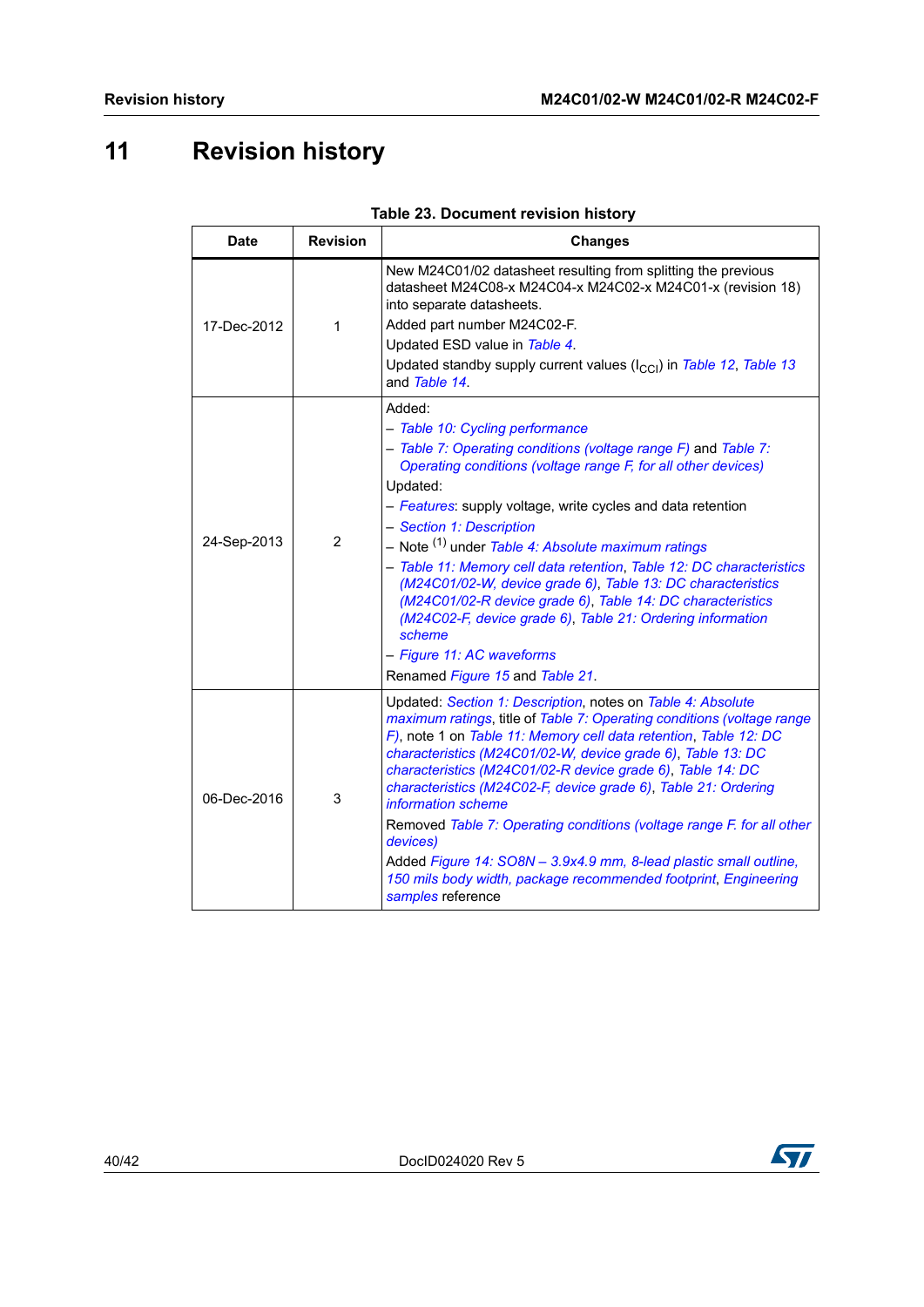| <b>Date</b> | <b>Revision</b> | <b>Changes</b>                                                                                                                                                                                                                                                                                                                             |
|-------------|-----------------|--------------------------------------------------------------------------------------------------------------------------------------------------------------------------------------------------------------------------------------------------------------------------------------------------------------------------------------------|
| 05-Apr-2017 | 4               | Updated Section 2.3: Chip Enable (E2, E1, E0), Section 4.5: Device<br>addressing, Section 5.2.3: Sequential Read, Table 22: Ordering<br>information scheme<br>Added UFDFPN5 package in cover page and Section 9.1: UFDFPN5<br>package information                                                                                          |
| 20-Apr-2017 | 5               | Updated:<br>- Figure 14: UFDFPN5 - 5-lead, 1.7 $\times$ 1.4 mm, 0.55 mm thickness,<br>ultra thin fine pitch dual flat package, no lead recommended<br>footprint and Figure 20: UFDFN8 - 8-lead, $2 \times 3$ mm, 0.5 mm pitch<br>ultra thin profile fine pitch dual flat recommended footprint<br>- Note on Section 5.2.3: Sequential Read |

**Table 23. Document revision history (continued)**